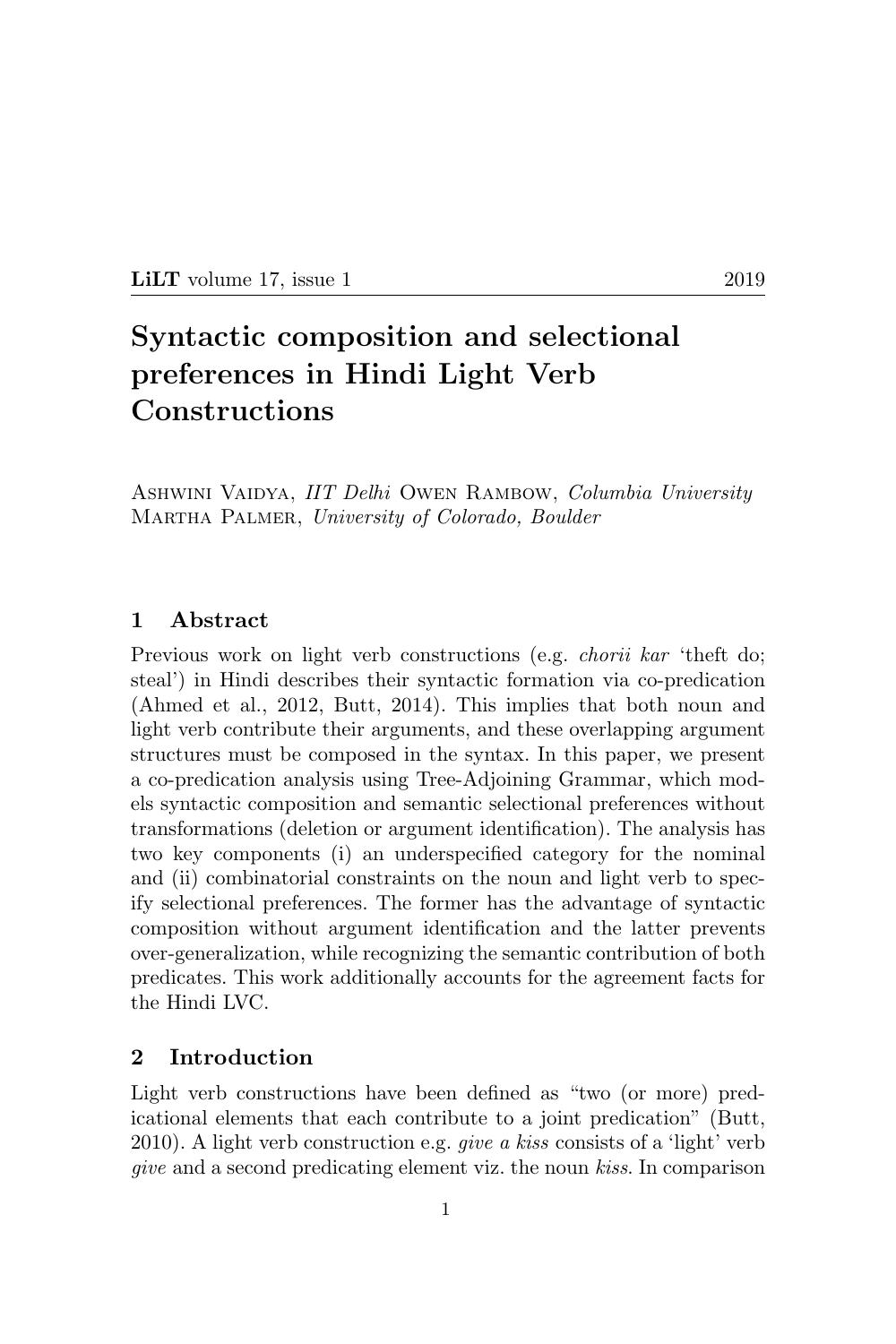to the simple event verb kiss, the light verb construction has a more nuanced meaning, where there is a 'transfer' of the kiss from giver to receiver. The verb *give* in this light verb construction contributes this meaning, which is more abstract as compared to its ordinary lexical usage as give in give a book.

Light verb constructions (henceforth, LVCs) are found across languages such as Japanese, Korean, Persian and English as well as German. In languages like Hindi, Urdu and Persian, these constructions are particularly pervasive. LVCs in Hindi are often subsumed under the term 'complex predicates' because light verbs in Hindi can combine with another verb, an adjective, adverb or even a borrowed English verb or noun. Complex predication of this sort is highly productive in Hindi, as well as other South Asian languages (Masica, 1976). In this paper, we continue to refer to predicating noun and light verb combinations as 'light verb constructions', though they are also sometimes referred to as 'support verb' or 'complex verb' constructions.

One of the primary syntactic challenges for LVCs is monoclausality with two predicating heads. For simple predicates, such as the examples seen in (1) and (2), a single set of semantic roles will map to their respective grammatical functions. E.g. subject and object to Agent and Patient respectively. In the case of LVCs as seen in (3), two predicating heads will result in a composite argument structure (see also Figure 1).

(1) Simple predicate

mohan=ne Mohan.m.sg=ERG Shyam.m.sg=ACC search-PRF.m.sg shyam=ko talaash-aa

'Mohan searched for Shyam'

(2) Simple predicate

mohan=ne Mohan.m.sg=ERG his.m homework.m.sg do-PRF.m.sg apna homework kiy-aa

'Mohan did his homework'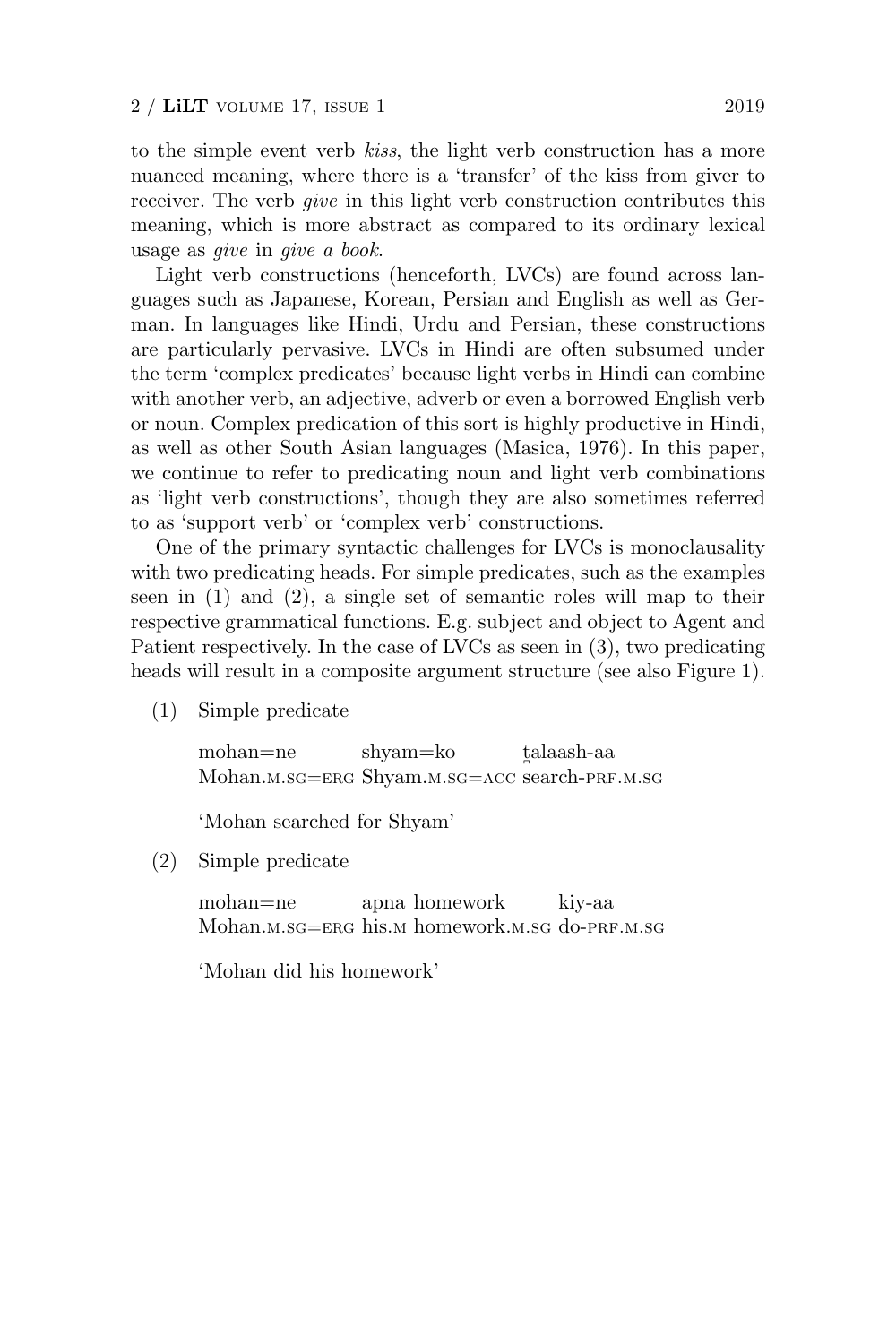(3) Light verb construction

mohan=ne Mohan.m.sg=erg Shyam.m.sg=gen talaash.f.sg do-prf.f.sg shyaam=kii talaash k-ii

'Mohan made a search for Shyam'



FIGURE 1 Argument mapping in simple predicates kiyaa 'do' (example (2)), talaasha 'search' (example (1)) vs. light verb construction talaash kiyaa 'search do; ', (example (3)) with overlapping argument structures.

This 'division of labour' problem, where the correct roles mapped to correct grammatical functions must eventually surface in a monoclausal structure is precisely the reason for the plethora of operations required for LVC analysis. Previous work e.g. Argument Transfer (Grimshaw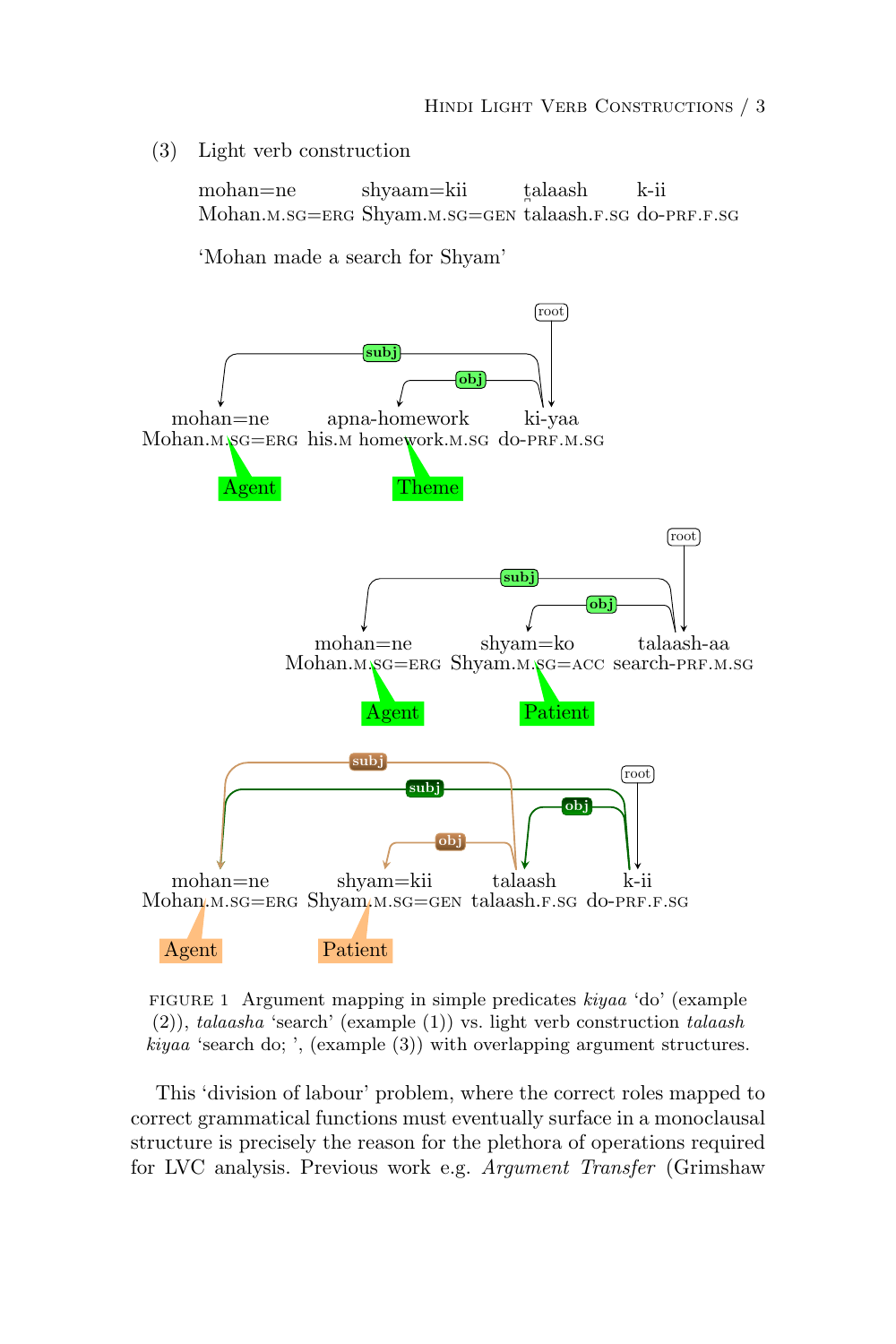and Mester, 1988) states that the number of arguments 'transferred' to the light verb can only take place in a particular order (Agents before Themes, for example).

Some analyses e.g. Hook and Pardeshi (2006) have considered the light verb to be a form of auxiliary. This allows the light verb construction to remain monoclausal without having to posit two predicating elements. Butt and Lahiri (2013) have argued that in fact light verbs in South Asian languages have been historically stable, and not subject to phonological attrition or semantic bleaching, which are characteristics of auxiliaries. Further arguments for monoclausality have shown that light verb constructions have a single subject in the clause (Butt, 1995). This implies that the syntactic representation must allow the representation of the argument structures of both the light verb and the predicating noun.

Another fallout of the monoclausality problem is the treatment of the light verb as simply a theta marker of arguments, which contributes nothing at all to the event description. Kearns (1988) and others describe predicate 'bleaching', where the light verb is stripped of any semantic contribution. The term 'bleaching' is somewhat misleading, as it does seem that the light verb contributes a core meaning e.g. volitionality, forcefulness, surprise or transfer (Hook, 1974). Going further, this meaning constrains the range of possible light verb constructions as well. For example, make a mistake is acceptable but not  $*$ take a mistake. North (2005) has shown that nouns that are semantically similar tend to co-ocur with the same light verb. Such a semantic constraint explains the patterns of acceptable combinations in Hindi as well and this needs to be represented in the analysis.

Previous work on light verb constructions has increasingly turned to lexicalized grammars to address these questions. Lexicalized grammars have been used for linguistically precise representations and are particularly useful with respect to phenomena that interact with valence (Müller and Wechsler, 2014). Before we turn to our Tree-Adjoining Grammar analysis, we examine an existing analysis of LVCs in Lexical-Functional Grammar.

# 3 Previous work: LFG

Mohanan (1994), Alsina et al. (1997) and Butt (1995) have advocated the joint predication of the noun and light verb in an LVC, where both parts of the predication contribute their meaning. Their treatment takes advantage of the parallel architecture of mutually constraining levels of analysis, particularly the functional-structure and argument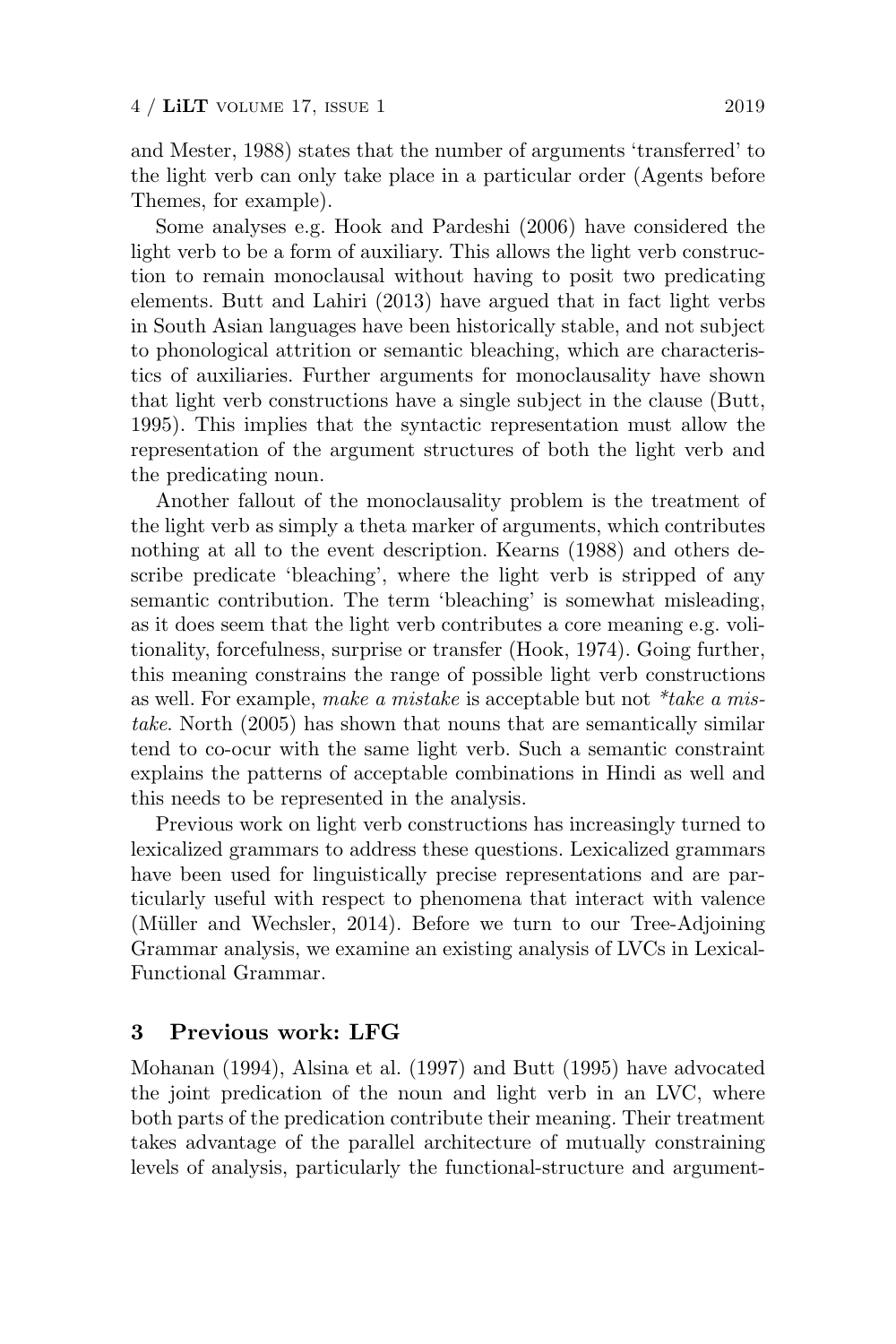structure. At one level (f-structure), the LVC is monoclausal, and at another (a-structure), the argument frames of the two elements are composed in a merger operation.

When light verbs occur, they trigger a process of *argument merger* because they appear with an incomplete argument structure frame. Below, we show the a-structures for the noun and light verb as seen in example  $(4)$ . The  $\%$  notation stands for a variable whose value will be supplied by the noun's argument structure. The resulting merger of the two argument structures results in the composite argument structure of the LVC.

 $(\uparrow$  PRED) = 'kar (do) <AGENT,  $\%$ PRED >'

 $(\uparrow$  PRED) = 'bahas (quarrel) <AGENT, THEME >'

 $(4)$  m $\tilde{e}$ dak=ne frog.m.sg=ERG scorpion.m.sg=INST quarrel.F.sg do-PRF.F.S bicchu=se bahas k-ii 'The frog quarrelled with the scorpion. (Lit) The frog did (a) quarrel with the scorpion'

In order to compose the argument structure from the two copredicators, a Restriction Operator is used to manipulate the f-structure (Butt et al., 2003). The ability to restrict (non-monotonically affect) certain features allows the manipulation of the f-structure (valency property) of the light verb. The restriction operator identifies the noun as the %PRED value in the light verb's a-structure.

The lowest matrix argument for DO as seen in Figure 2 is identified with the highest embedded argument, which is also an agent (Butt et al., 2008). Now, there are three arguments to be linked at the level of f-structure using the linking relations that connect the grammatical functions SUBJ, OBJ with the thematic roles indicated by the features  $[\pm o]$  and  $[\pm r]$ . The highest (and only) [o] argument is linked to SUBJ by the mapping principles (Bresnan, 2001). The instrumental argument gets  $\left\vert +r\right\vert$  and is linked to OBL.



FIGURE 2 Merged a-structures for DO and QUARREL

The object is  $[-r]$  and is linked to **OBJ**. Note that in this example, the light verb shows agreement with the predicating noun, hence it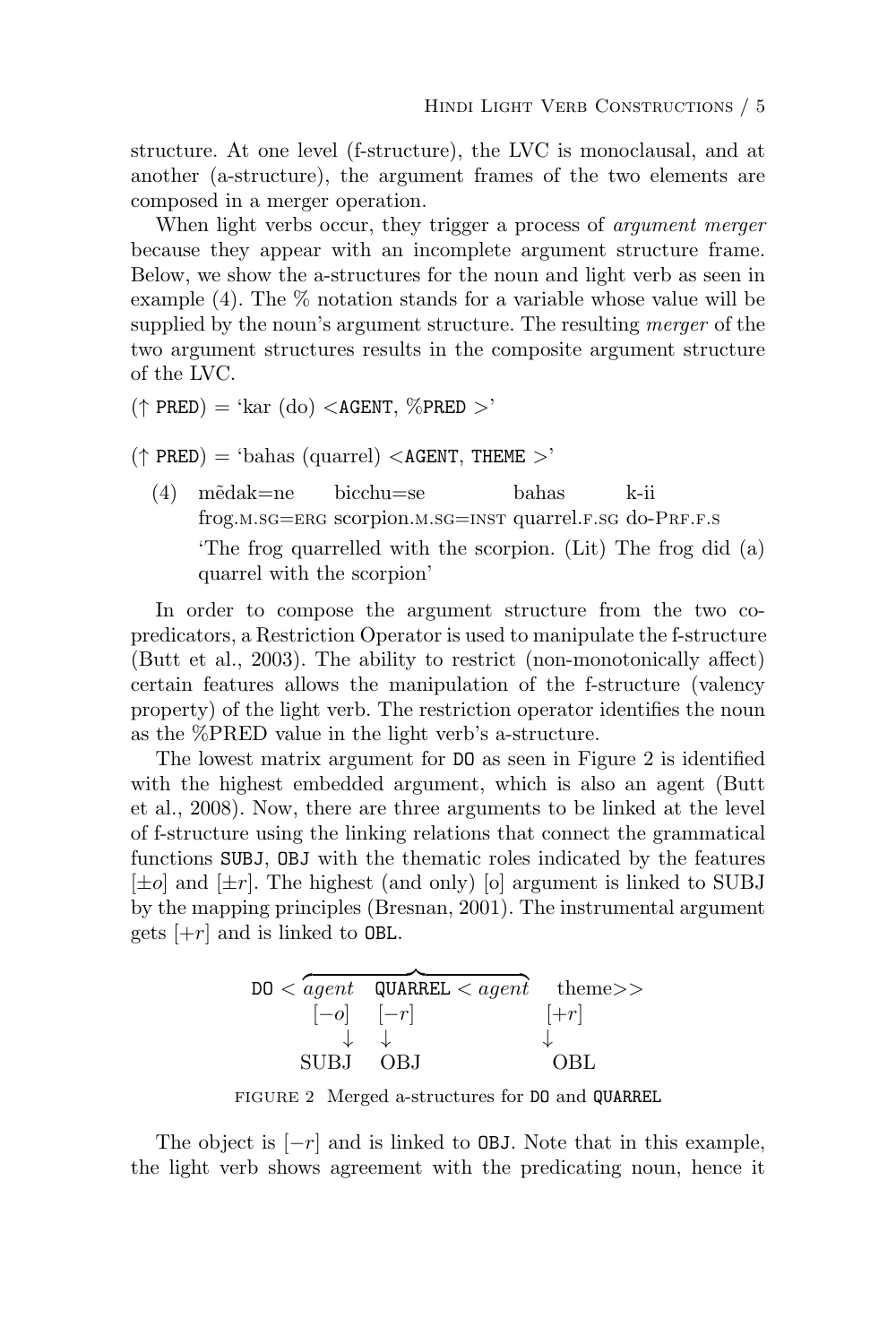acts both as the OBJ of the LVC, as well as predicate. In light verb constructions, the light verb will agree with the nominal, provided no other argument in the sentence has nominative (null) case (example  $(4)$ .

For simple predicates, the verb will always agree with the highest nominative (null) marked argument, which is not necessarily the syntactic subject. In simple verbs, in examples (5) and (6), the nominative argument is the subject and the object respectively. In example (7), there is no nominative argument available, thus the verb shows 'default' agreement with third person, masculine, singular.

Nouns such as bahas 'quarrel' in the example (4) also have another property– the light verb agrees with the predicating nominal bahas in number and gender. Therefore, the nominal is simultaneously an argument and a part of the LVC.

- $(5)$  larkii girl.f.sg.nom boy.m.sg=ACC see-fut.f.sg  $larke=ko$ dek<sup>h</sup> -egii '(The) girl will see (the) boy'
- $(6)$  larke=ne boy.m.sg=ERG bread.F.sg.NOM eat-PRF.F.sg capaati k <sup>h</sup>aa-ii '(The) boy ate (the) bread'
- $(7)$  larkii=ne girl.f.sg=erg woman.f.sg=acc see-prf.m.sg  $aurat = ko$  $d$ ek $^{\rm h}$ -aa '(The) girl saw (the) woman'

Mohanan (1997) points out that a small class of nominals such as yaad 'memory' or *istemaal* 'use' do not show this pattern of agreement. This appears to correlate with their ability to have non-subject arguments with nominative or accusative case (see 8). In such cases, although the nominal is the only unmarked 'argument' the verb shows default agreement i.e. masculine singular. Nouns such as yaad also differ from nominals (such as bahas 'quarrel') with respect to sentential negation, gapping and passivization (Mohanan, 1997). (We refer the reader to the tests shown in Mohanan (1997), and do not repeat them here).

 $(8)$  sitaa=ne Sitaa.f.sg=erg Rina.f.sg=ACC memory.f do-PRF.M.sg rinaa=ko yaad ki-yaa 'Sita remembered Rina'

The f-structure in Figure 3 shows the composed argument structure with the predicating noun. The hallmark of this analysis is that the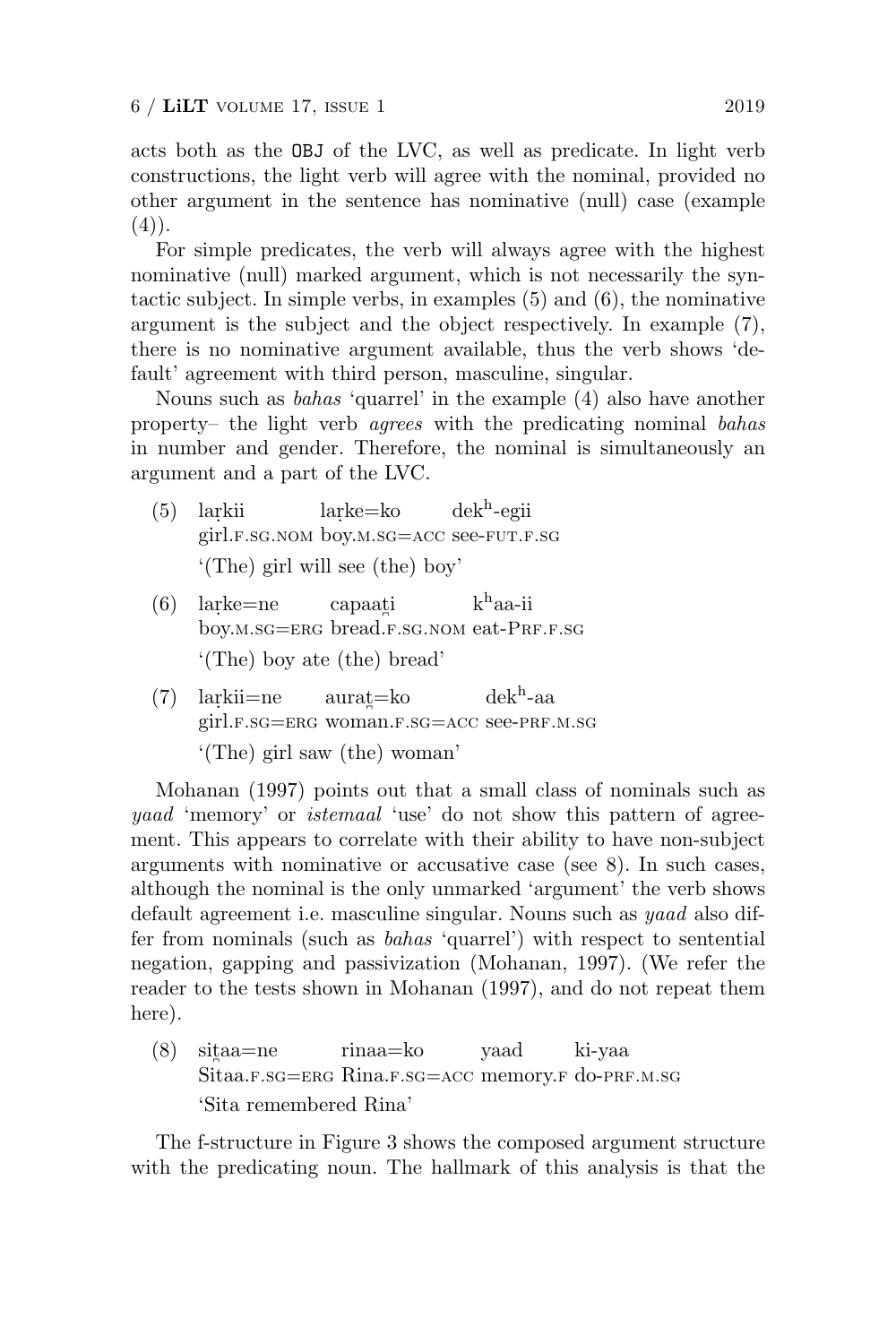| $\begin{bmatrix}\n \text{PRED} & \text{kar}\left\langle \left[2:\text{meNdak}\right], \text{ 'bahas}\left\langle 63:\text{biccHU}\right\rangle \right\rangle \\ \text{SUBJ} & 2\left[\text{PRED} & \text{`meNdak; frog'}\right] \\ \text{OBJ} & \left[\text{PRED} & \text{`bahas; argument'}\right] \\ \text{OBL} & 63\left[\text{PRED} & \text{biccHU; 'scorpion'}\right]\n \end{bmatrix}$ |
|---------------------------------------------------------------------------------------------------------------------------------------------------------------------------------------------------------------------------------------------------------------------------------------------------------------------------------------------------------------------------------------------|
|---------------------------------------------------------------------------------------------------------------------------------------------------------------------------------------------------------------------------------------------------------------------------------------------------------------------------------------------------------------------------------------------|

FIGURE 3 Final (abbreviated) F-structure for the LVC bahas kar 'debate do'. Note that bahas acts simultaneously as a co-predicator and argument of the light verb

syntactic composition takes place at a different layer of representation than the f-structure (which is monoclausal, containing only one SUBJ and OBJ and the OBL). The operation of *restriction* becomes necessary to compose the argument structures, followed by the process of argument identification to have the correct number of arguments at f-structure. In order to allow the argument structure specification of noun and light verb to exist side-by-side, this analysis requires that both a deletion as well as an identification step are maintained.

However, when the identification requires that an AGENT and a GOAL be identified as the same, there is a need for the light verb to effectively re-write the preverbal element's arguments. Lowe (2015) points out that in the LFG Linking account, the exact mechanism for argument identification is not made explicit. This particular problem with the linking of a-structures and f-structures has prompted revisions in the analysis, e.g. within LFG+glue. In this approach, the subcategorization specifications of the LVC are de-linked from its f-structure. Instead, the argument structure itself is represented using LFG+glue at a separate level of semantic analysis and the f-structure is relatively simpler, with only one real PRED i.e. the predicating noun, with the light verb contributing the feature AGENTIVE=+

In this paper, we propose that LVCs are formed via syntactic composition, but our analysis separates the monoclausal requirement of the LVC and the semantic contribution of the light verb. In the LFG account, maintaining mono-clausality without a deletion rule and argument identification becomes a difficult task. Instead of combining two sets of argument structures, we design a single initial tree which contains all the arguments, but an underspecified category (i.e. it is not the elementary tree for the 'predicating noun'). We show that we can represent the LVC's argument structure using such a representation. Further, we describe our analysis of the acceptability of noun and light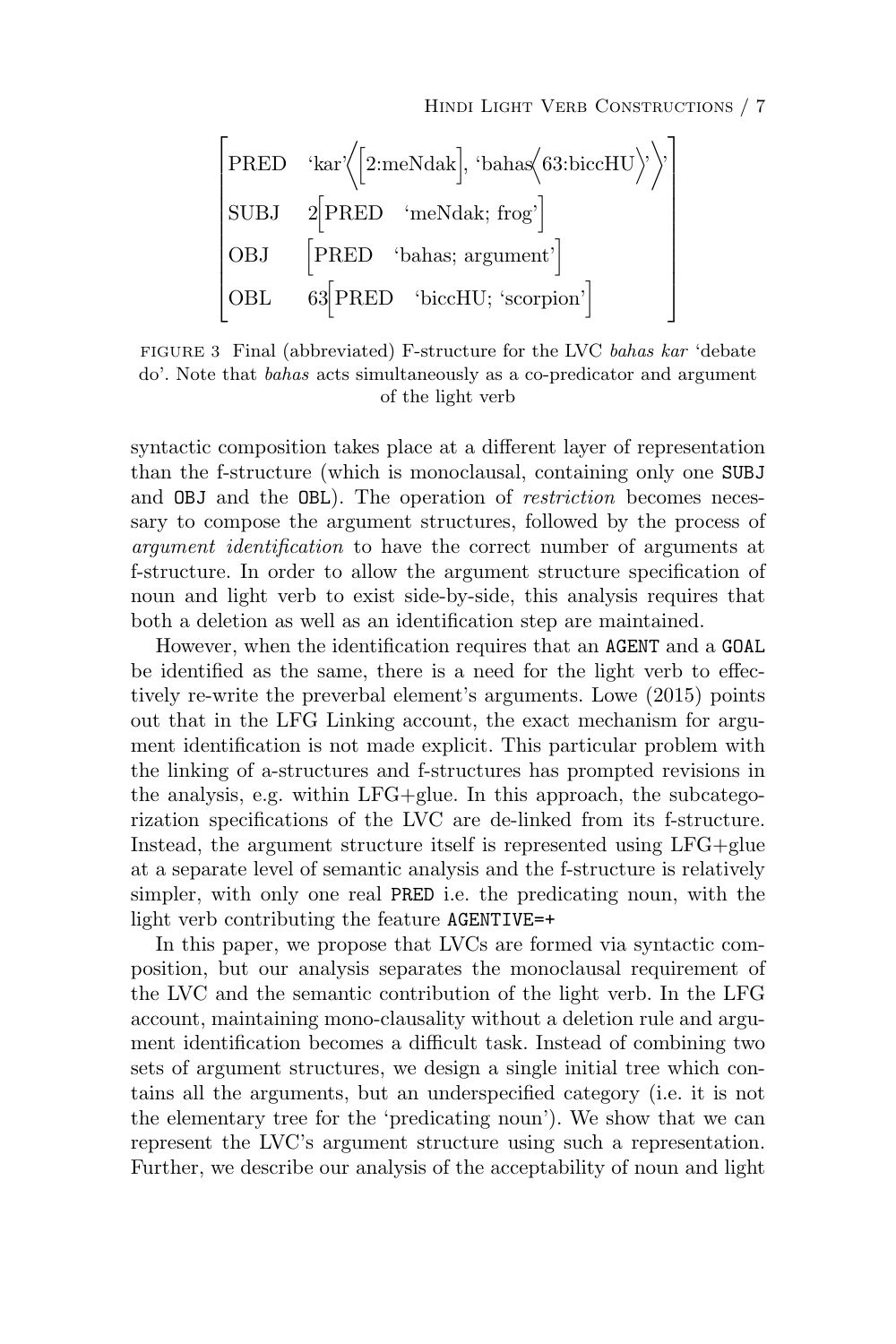verb combinations based on their semantic properties. We incorporate this into our analysis using features, which will permit the appropriate combination of two predicating elements to take place.

In the following sections, we briefly introduce the TAG formalism that we will use and then motivate our TAG proposal. We then describe the design for the elementary trees in TAG and conclude with a summary and discussion of our work.

#### 4 Introduction to lexicalized Tree-Adjoining Grammar

We briefly introduce the Tree-Adjoining Grammar formalism that we use in this section. Tree-Adjoining Grammar (TAG) is a formal treerewriting system that is used to describe the syntax of natural languages (Joshi and Schabes, 1997). The primitive of a TAG grammar is an elementary tree, which is a fragment of a phrase structure tree labelled with both terminal and non-terminal nodes. The elementary trees are combined by the operations of substitution (where a terminal node is replaced with a new tree) or **adjunction** (where an internal node is split to add a new tree, see also Fig 4).

The elementary trees in TAG can be enriched with feature structures (Vijay-Shanker and Joshi, 1988). These can capture linguistic descriptions in a more precise manner and also capture adjunction constraints. TAG with feature structures is also known as FTAG (Feature-structure based TAG). A TAG can also be lexicalized i.e. each elementary tree has at least one lexical item as one of its terminal nodes. Lexicalized TAG enhanced with feature structures is known as Lexicalized Featurebased Tree-Adjoining Grammar (LF-TAG). This has been used for developing computational grammars for English (XTAG-Group, 2001), French (Abeillé and Candito, 2000) and Korean (Han et al., 2000). In our analysis, we will also use LF-TAG, but we will refer to it as LTAG for convenience.

Figure 4 shows the basic steps for composing elementary trees containing feature structures. Unless it is a substitution node, each node has a top and a bottom feature structure. Features can be shared among nodes in an elementary tree. In the tree for the verb *running*, the variable  $\mathbb{I}$  is used to show that the verb must share the same features as the subject NP.

The tree for *running* is an **initial tree** with a single terminal for its argument noun phrase (NP). The tree for is, on the other hand, is a special type of elementary tree called the **auxiliary** tree. It has a foot node (marked with an asterisk), whose labels are identical to its root node. The auxiliary tree will adjoin into the tree for running at the VP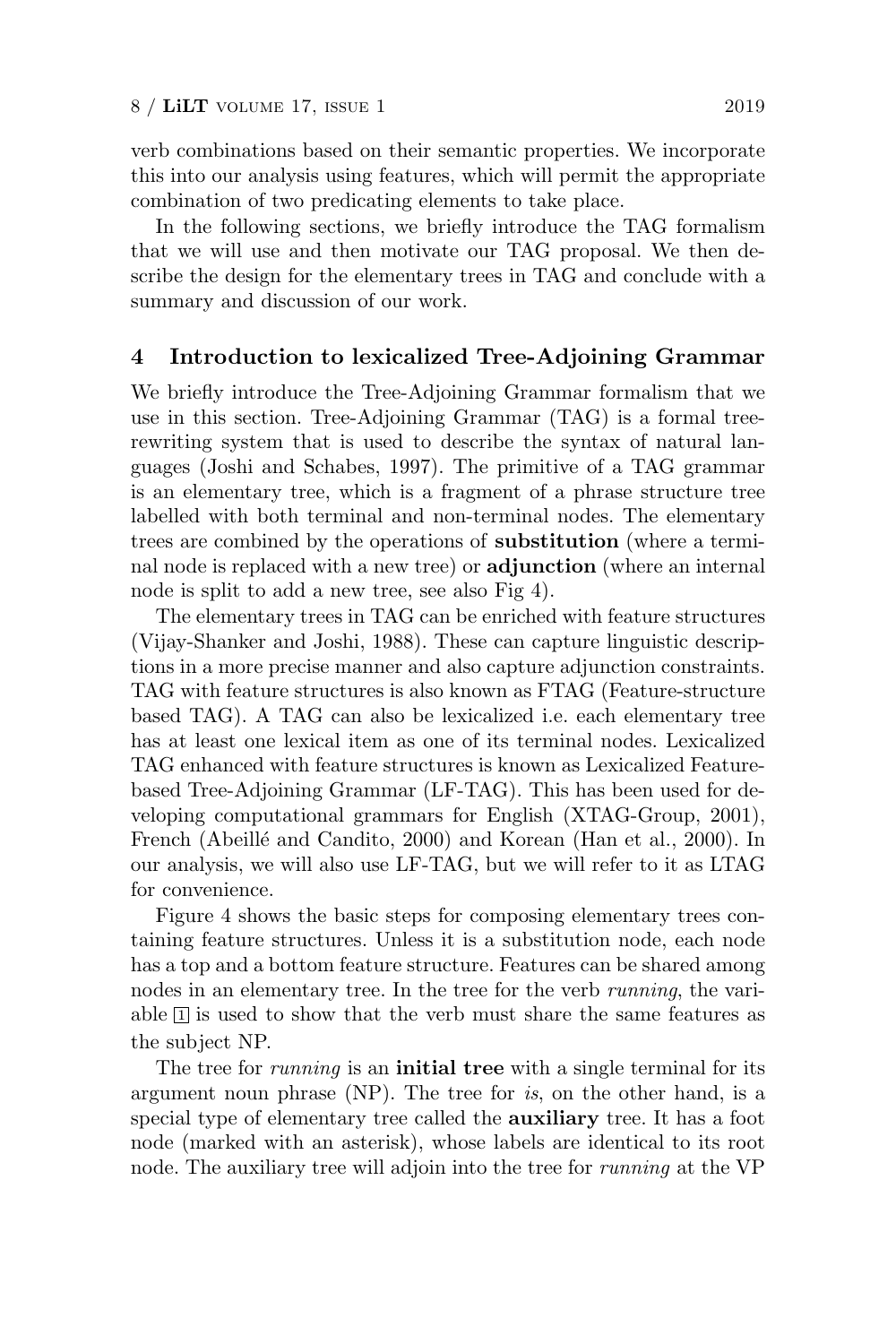

FIGURE 4 LTAG showing feature structures and constraints on adjunction (example adapted from Kallmeyer and Osswald (2013)). The topmost trees show the operations of substitution (solid line) and adjunction (dashed line). Following these operations, we get a complete sentence 'Jill is running'. After both top and bottom nodes unify, the derivation is complete.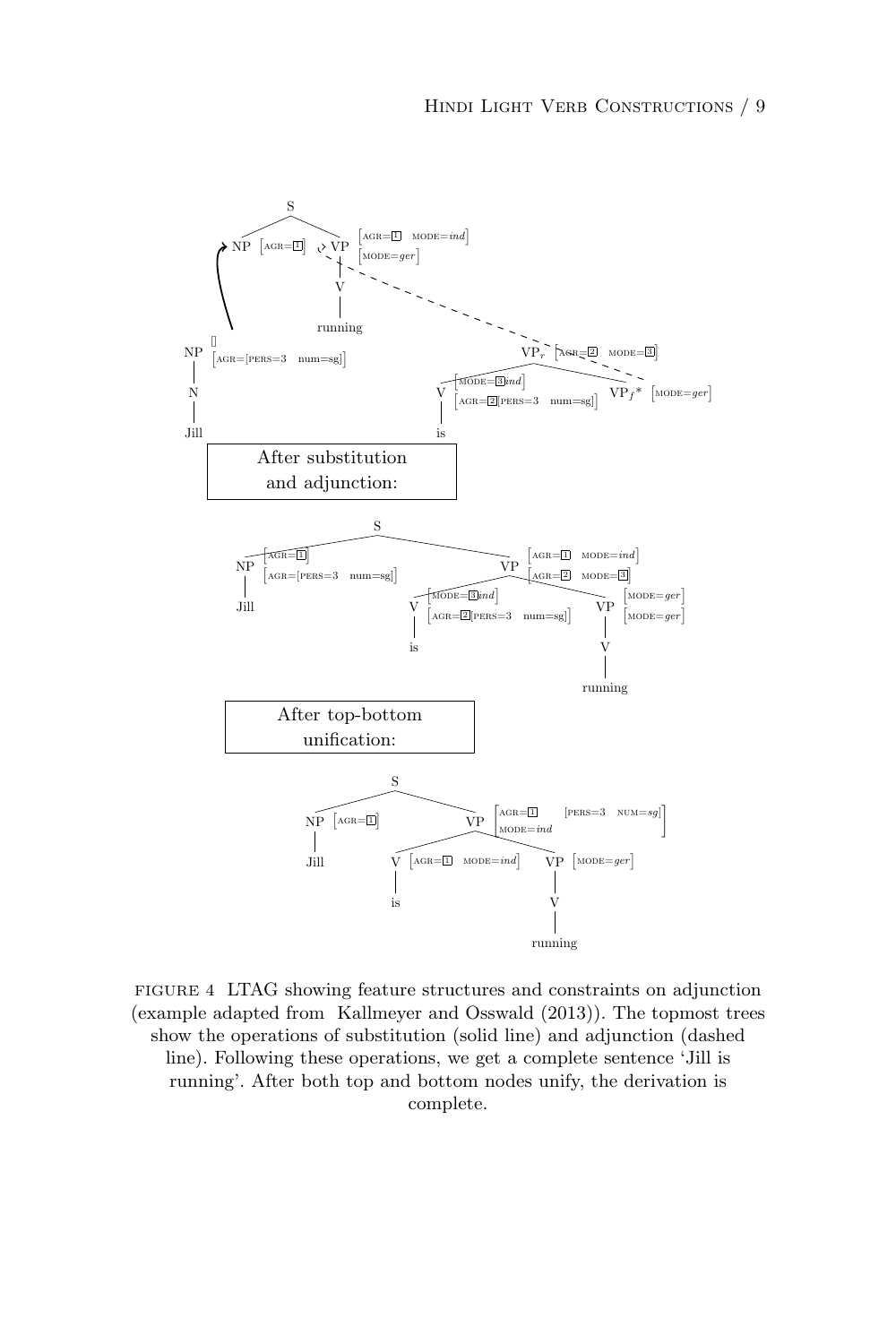node only. The top and bottom feature structures for MODE at the VP node for running, have different values (indicative and gerundive), and they cannot unify. This captures an adjunction constraint for obligatory adjunction and requires adjunction to take place at this node only.

During adjunction, the top feature structure at  $VP<sub>r</sub>$  in the auxiliary tree (for is) will unify with the top of the adjunction site (VP). The bottom feature structure at  $VP_r$  in the auxiliary tree will unify with the bottom of the adjunction site. During substitution, the top node in the tree for Jill unifies with the node at NP in the initial tree for running. This results in the second tree in Figure 4, post the operations of substitution and adjunction. In a final derivation step, top and bottom feature structures at each node will unify, to give the final derived tree with a single feature structure at each node. The resulting tree is called a derived tree, but another by-product of the TAG analysis is also the derivation tree. This tree has numbered node labels that record the history of composition of the elementary trees. For example, the tree for *Jill is running* can be seen in Figure 5. The root of this tree is labelled with running, which is an initial tree of type S.

running

\n
$$
1 / \sqrt{\frac{2.1}{1}}
$$
\nJill is

FIGURE 5 Derivation tree for 'Jill is running'. The dashed node indicates adjunction and the solid node indicates substitution. Node numbers indicate their position in the derived tree.

#### 5 The TAG proposal

The TAG analysis that follows assumes that the LVC formation takes place at the syntactic rather than the lexical level. This is based on evidence that the LVC is syntactically flexible although it forms a single meaningful unit. In this respect, LVCs are similar to verb-particle constructions, or decomposable idioms (Sag et al., 2002). In general, tests for light verb constructions cannot include standard surface constituency diagnostic tests e.g. adjacency, scrambling, negation or adverbial modification (Butt, 2010). Rather, the real diagnostic test is whether the two predicates result in one event, which may not be modified separately (Butt, 2014).

On the other hand, the fact that light verb constructions express a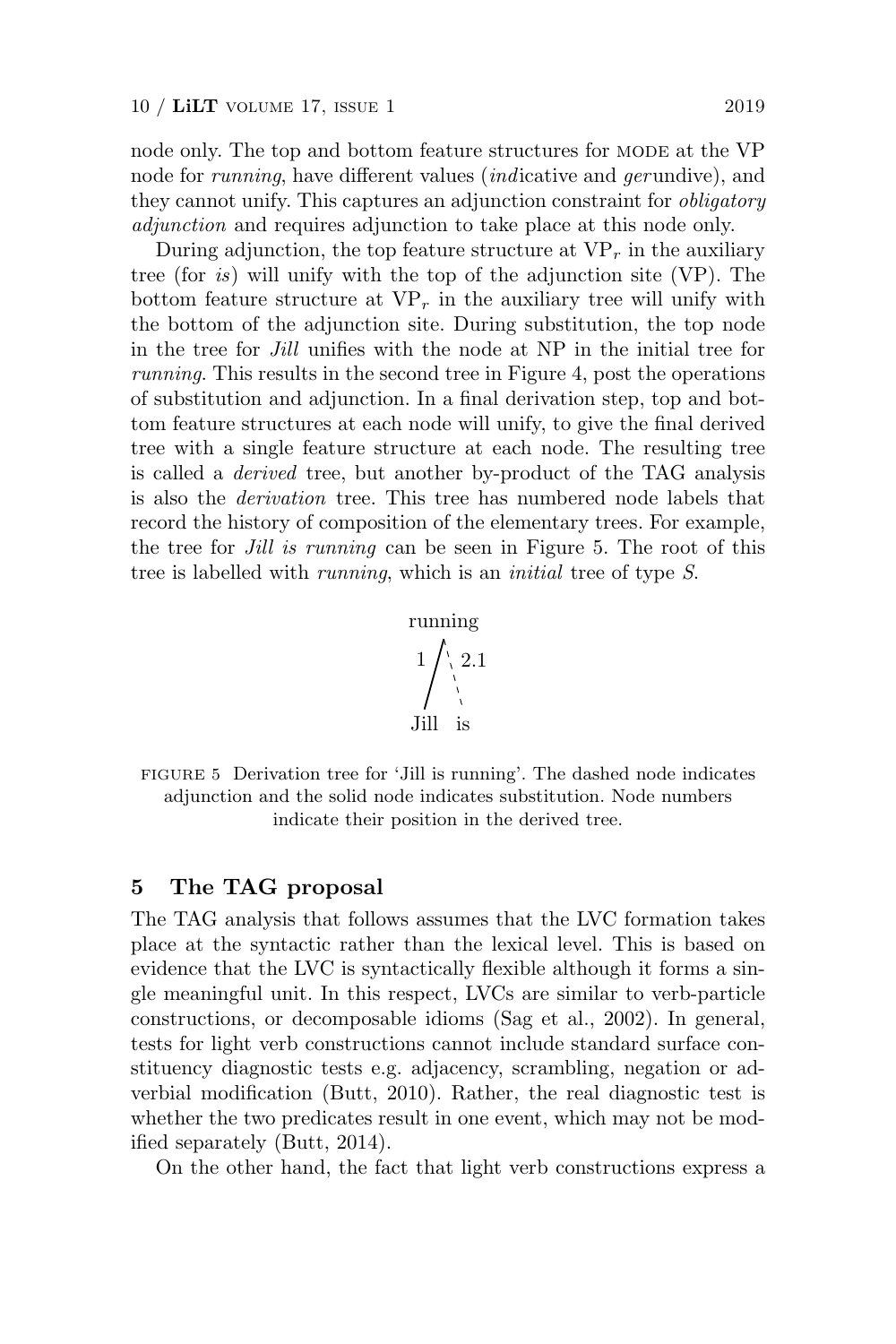single event has also resulted in proposals to treat the LVC as a single lexical entry. Samvelian and Faghiri (2013) analyze the Persian LVC as a 'construction' in the Construction Grammar framework. In their analysis, all LVCs are understood as being non-compositional, as both noun and light verb do not contribute a consistent meaning for every LVC combination. In effect, every LVC forms a separate lexical entry.

In terms of TAG, this gives us two options, first an analysis where the nominal projects all the arguments of the LVC, and is the initial tree for the construction. The second option is to represent both components as anchors of a single elementary tree−a single multi-word expression. Previous TAG analyses for English LVCs have both nominal and verb as anchors in the same elementary tree (XTAG-Group, 2001) and the arguments simply substitute into this tree.

Figure 6 shows the derivation trees (cf. Figure 5) for the analysis options as described above for example (9). The LVC in question is chorii kar 'theft do'. The dashed line indicates adjunction into the elementary tree, whereas the solid line indicates substitution. In the noun-centric analysis, the light verb adjoins into the nominal's elementary tree. For the multi-word expression tree, theft and do are both anchors of the elementary tree.

(9) john=ne John.m.sg=ERG cycle.f.sg=GEN theft.f do-PRF.f.sg cycle=kii chorii k-ii 'John stole the bicycle'

For the Hindi LVC, the multi-word option is more suitable for those LVCs that are idiomatic or are formed via incorporation. An example of an idiomatic LVC in Hindi is  $\gcd$  lenaa 'lap take; adopt', which consists of a noun like god 'lap' and a light verb *lenaa* 'take'. It expresses a meaning that is entirely different from the meaning of the individual elements. Davison (2005) also describes combinations such as golii maarnaa 'bullet hit; shoot', where a noun like golii 'bullet' is an instrument in the act of shooting. She suggests that such nouns are bare indefinites and are incorporated with the verb. It is plausible to treat cases of non-compositional as well as incorporated LVCs as single lexical entries that are not formed by a process of syntactic composition.

For the purposes of this paper (and the TAG analyses that follow), we focus on LVCs that do not have idiomatic meanings or incorporation. Such LVCs contain event nouns that subcategorize for their own arguments and combine with the light verb to form a single 'compositional' meaning. It seems reasonable that for such nouns, there is syntactic composition of the argument structures of both noun and light verb. Recent psycholinguistic evidence, both from behavioural data as well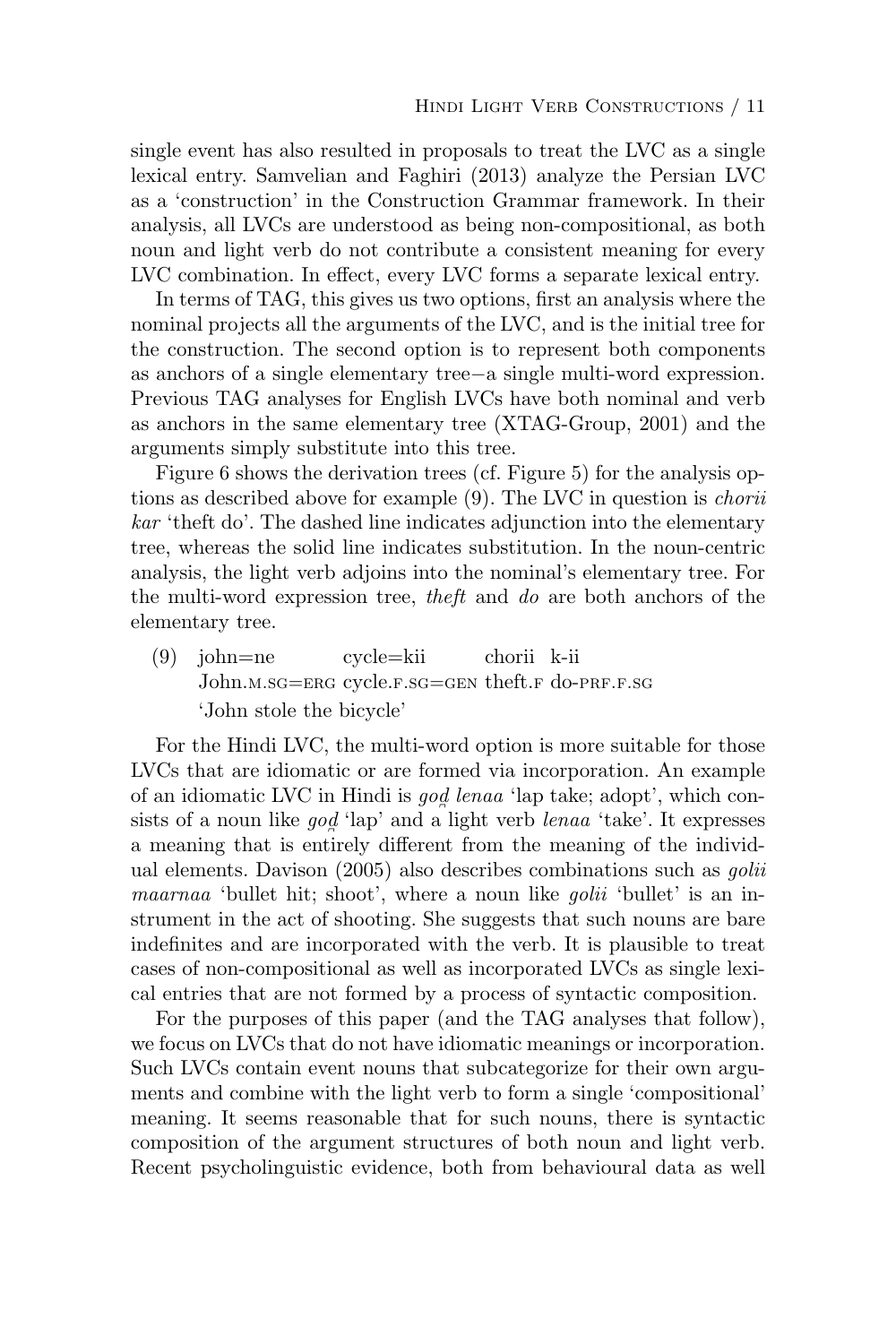

FIGURE 6 Derivation graphs showing the options for the analysis of Ram ne cycle-kii chorii kii 'Ram stole the cycle'. The LVC is chorii kii.

as ERP studies show that LVCs are likely to be constructed 'online', rather than being retrieved as single lexical entries like ordinary predicates. Processing light verb constructions incurs an additional cost, measured in reaction time differences and sustained neural activity after the onset of the verb (Wittenberg and Piñango, 2011, Wittenberg et al., 2014). This evidence strengthens the idea that non-idiomatic LVCs are likely to be composed in the syntax.

(10) cycle=kii cycle.f.sg=gen theft.f John.m=erg do-prf.f.sg chorii john=ne k-ii 'John stole the bicycle'

We also note that Hindi allows scrambling (movement) of NPs before the verb, and that scrambling can also affect the predicating noun. For example, it's possible to scramble (9) as (10). For such cases, it would be necessary to extend the LTAG analysis, similar to previous work done for German (for example Rambow (1994), Lichte (2007)). In the work on German, elementary trees are replaced by sets or trees with underspecified dominance. In order to account for scrambling, we will need to assume an analysis using sets of trees (e.g. multi-component TAG or MC-TAG). In the work on German, the source of predication does not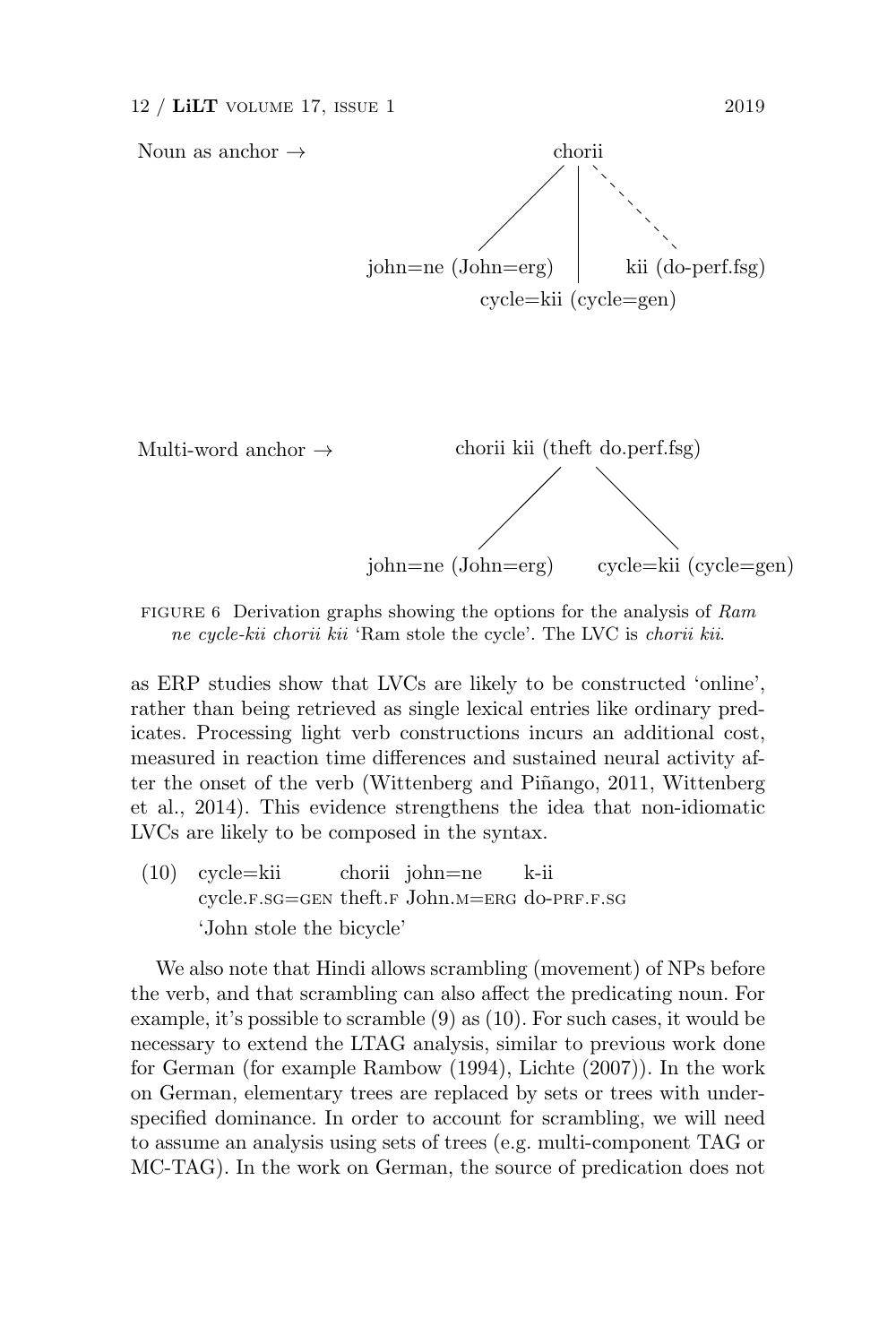move, since in German this is the verb.<sup>1</sup> However, we can simply add an initial tree with a trace which is co-indexed with the predicating noun. The predicating noun and its arguments are all treated as separate auxiliary trees in the same treeset. The use of feature structures can be carried over to the multi component approach, since feature values can be co-indexed among different trees of the same set. This approach forces the syntactic realization of the predicate-argument structure, but allows for complete freedom of order among the arguments and the predicating noun (also across clause boundaries). We omit further details here.

In the following sections, we motivate the design of the elementary trees for the nominal and the light verb. We look at the underspecified category of the nominal and the feature structures that specify selectional preferences and agreement facts.

# 5.1 Category underspecification for the nominal

In this LTAG analysis the argument structures of noun and light verb are combined via the adjunction and substitution operations. The elementary tree of the nominal is an initial tree in our analysis and it also chooses a syntactic structure that will realize all its arguments. The light verb on the other hand is represented as an auxiliary tree, therefore it is an adjunct to the nominal's basic structure and contributes only features. However, as it is a predicate, it is also a special type of auxiliary tree viz., a predicative auxiliary tree (Abeill´e and Rambow, 2000).

The initial tree of the nominal is lacking a category specification (Han and Rambow, 2000). We use the label X, which projects to an XP (Figure 7). We also assume that each node is specified with the feature CAT which has values like V or N. The CAT=V feature-value is shown on the initial tree because the [CAT=N] feature-value is not realized unless the light verb composes with the elementary tree of the nominal. Figure 7 shows this underspecification for the nominal *chorii*, which has the category X. The feature clash at  $XP_1$  with the featurevalue for TENSE ensures that adjunction takes place at this node. The TENSE feature also captures the fact that the tree for the nominal is neither completely verbal, nor completely nominal.

The underspecified category for the nominal's elementary tree has some precedent e.g. there are proposals for a *mixed category* analysis for the predicating nominal (Manning, 1993, Choi and Wechsler, 2001).

Nouns that appear as part of LVCs in Hindi behave somewhat dif-

<sup>&</sup>lt;sup>1</sup>The verb in German can actually occur in different places, but it cannot scramble among its arguments within the Mittelfeld, the domain of scrambling in German.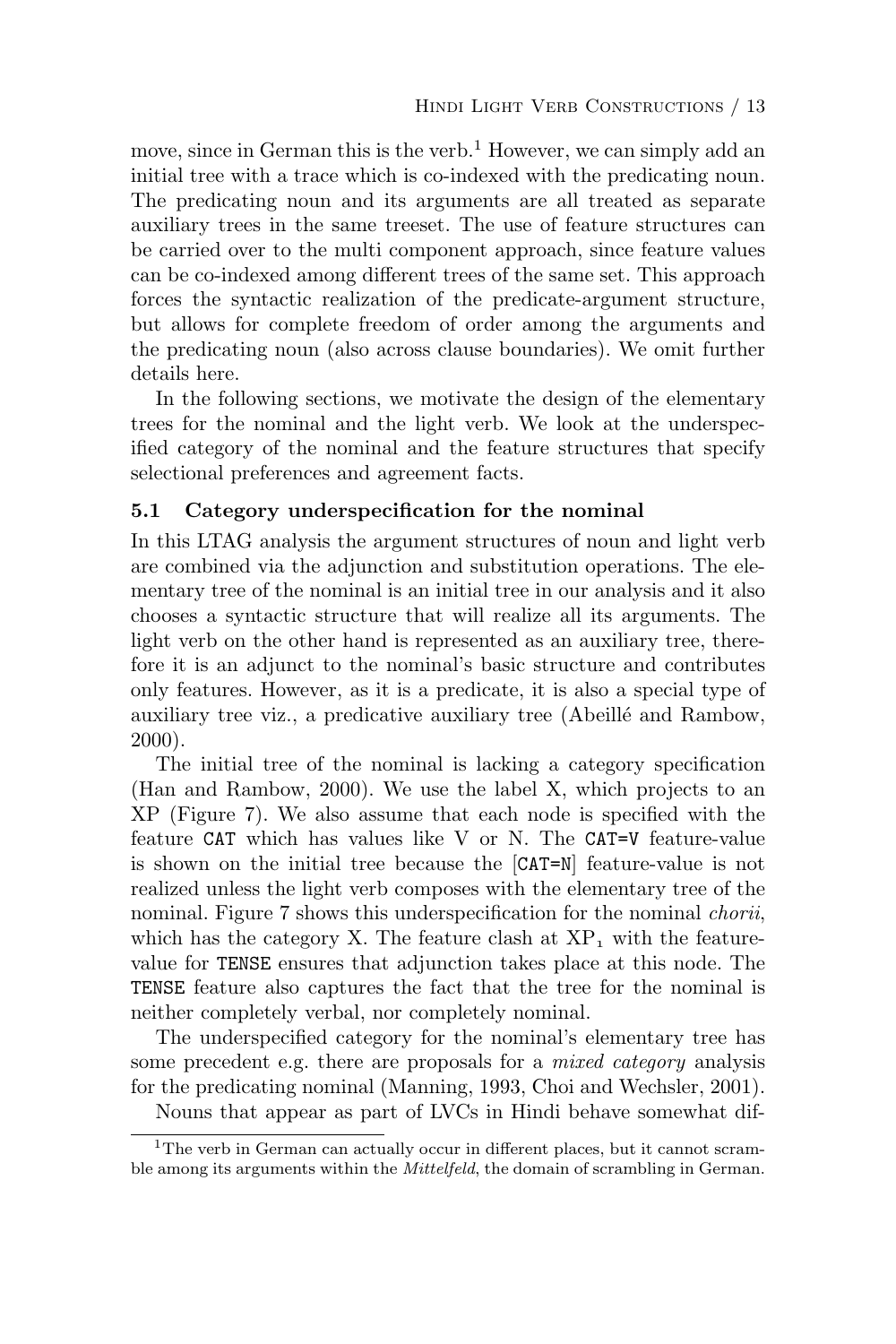

FIGURE 7 Tree for underspecified nominal category, chorii as seen in example (9)

ferently from English. For example, in English, LVCs such as make an offer, give a groan often combine a nominalized form of an English verb e.g. offer or groan with a light verb. Consequently, a light verb construction may be paraphrased by the verbal form of the noun in English e.g. gave a lecture may be paraphrased by lectured. In contrast, nouns that occur as part of Hindi LVCs are very rarely nominalizations of main verbs. Butt (2010) notes that light verbs in Hindi LVCs act as verbalizers in order to create new predicates and incorporate borrowed items into the language e.g. email kar 'email do; email'. Therefore, LVCs are sometimes described as "a preferred way of augmenting the creative potential of the language" (Kachru, 2006, pg 93).

# 5.2 Feature-values for selectional preferences

The previous section showed that the elementary tree of the nominal specifies the number of arguments for the LVC. This seems to imply that the light verb does not contribute to the event predication. This is untrue because the elementary tree of the nominal is in fact, underspecified and requires the light verb to adjoin. The underspecification analysis separates the subcategorization information from the syntactic composition process, which avoids the additional steps of argument identification and deletion. Moreover, feature structures on both noun and light verb ensure that combinatorial constraints are also specified.

Ahmed and Butt (2011) have suggested that the combinatory possibilities of N-V combinations in Hindi and Urdu are in part governed by the lexical semantic compatibility of the noun with the verb. Simi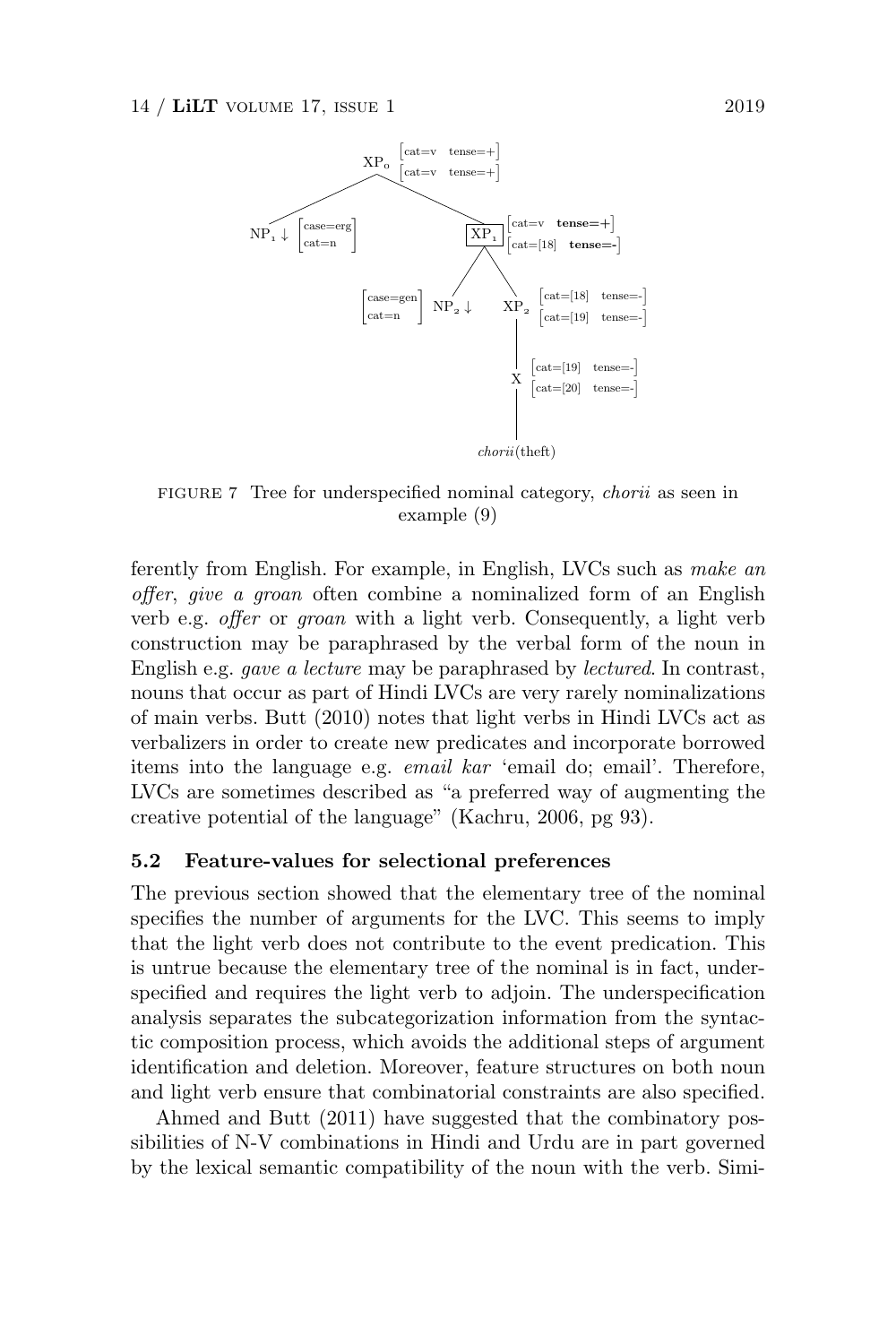lar observations have been made for English (Barrett and Davis, 2003, North, 2005). Sulger and Vaidya (2014) found that nouns in Hindi preferentially occur with a particular light verb based on their ontological properties (extracted from Hindi WordNet(Bhattacharyya, 2010)). For example, the noun varsha 'rain' has the ontological node description in Hindi WordNet as 'Natural State,State,Noun' and has a high likelihood of occurring with a light verb that is also marked for stativity e.g. the light verb  $hu$ - 'become'. Note that the verb  $honaa$  'to be' has two forms, the stative form  $h\varepsilon$  'be' and eventive form  $hu$ - 'become'. Both may occur as light verbs in Hindi. If the ontological properties of noun and light verb are compatible, LVC formation is possible.

These combinatorial constraints also suggest that it is not useful to think of the light verb merely as a licensor of predication, as it also contributes semantic information to the LVC. Sulger and Vaidya (2014) were able to identify five ontological properties that governed combinatorial constraints on noun and light verbs: agentive, stative, transfer, divisible and punctive. Each of these were associated with the light verbs kar 'do', hu- 'become', de 'give', le 'take' and lag 'get' respectively.

Further, there was also a strong tendency for a group of nouns to show alternations among the light verbs, particularly kar 'do' and hu- 'become'. Hindi has other such light verb pairs such as aa 'come' and dilvaa 'cause to give', which result in alternations with the same noun (Ahmed and Faraz, 2015). However, the kar and hu- alternation is particularly productive. Claridge (2000) has claimed that such alternations are lexical alternatives to a syntactic transformation and may occasionally be found in English e.g. come to light vs. bring to light.

In order to constrain combinations on noun and light verb, we use the feature AGT=+ (Agentive) feature for combinations with light verbs that also contain this property e.g. kar 'do'. In the case of an alternation with  $hu$ , this feature is marked negatively. This feature distinguishes the elementary tree of an agentive light verb like kar from a non-agentive one such as hu- and allows it to adjoin into an elementary tree with the right number of arguments.

It also implies that a noun such as bahas 'quarrel', which occurs with  $kar$  as well as  $hu$ - in example (11) and (12) will have two elementary trees associated with it, one as AGT=+ and the other AGT=-. From the LTAG point of view, this is not surprising as such an alternation is similar to the passive-active alternation, which has two elementary trees in the English XTAG grammar (XTAG-Group, 2001). However, Ahmed and Butt (2011) state that examples such as (12) are 'resultative state meanings', which probably implies that such cases are not considered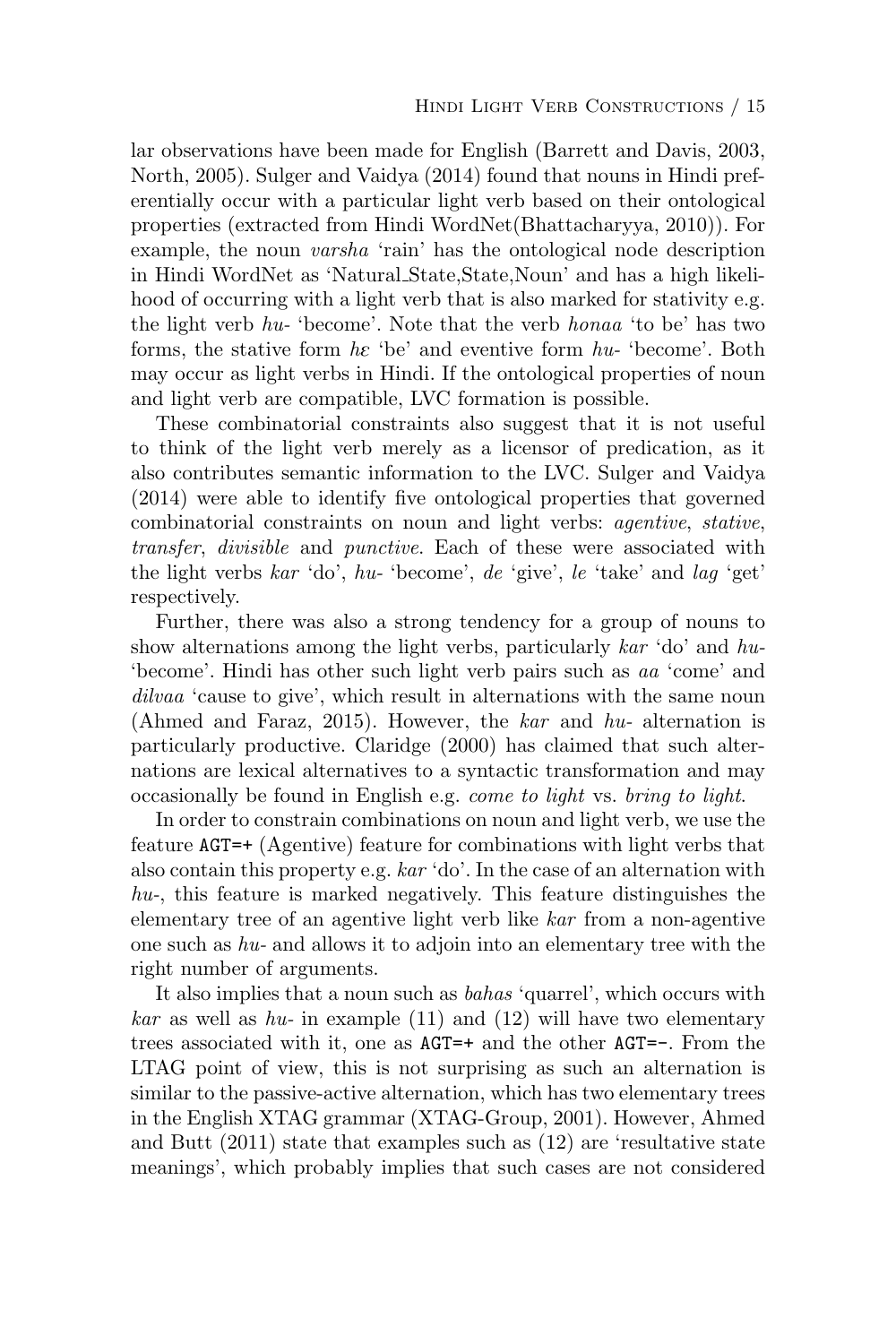LVCs in the LFG analysis.

We maintain that the alternation with  $hu$ - 'be' provides a useful lexical alternative to an alternative syntactic structure (such as a passive). The alternation of the light verb ho 'be' and kar 'do' is moreover a characteristic of a certain group of nominals only (not all can show this alternation e.g., intizar 'waiting' will not alternate with hu-). The event of QUARREL-BE is compositional in a manner similar to QUARREL-DO except that the agent argument is not present and the light verb has an intransitivizing effect.

- (11) m˜edak=ne frog.m.sg=ERG scorpion.m.sg=INST quarrel.F.SG do-PRF.F.S bicchu=se bahas k-ii 'The frog quarrelled with the scorpion; Intended: The frog did (a) quarrel with the scorpion'
- (12) bicchu=se scorpion.m.sg-INST debate.f.sg be-PRF.F.S bahas hu-ii 'There was a debate with the scorpion; Intended: A debate with a scorpion happened'

Even for LFG, we can speculate that the argument merger analysis could apply to a-structure definitions (shown below). This time, while Restriction would be needed to merge the argument structures of BE and QUARREL, the noun QUARREL would need to have a second a-structure entry, without an agent argument. There will be no need for argument identification in the case of merging BE and QUARREL. Butt (2010) state that argument suppression of the sort required in QUARREL-BE is not predicted by the linking theory between a-structure and f-structure. The possibility of two a-structures for the same lexical entry have been proposed for other languages as well (Butt, 2014).

 $(\uparrow$  PRED) = 'hu- < %PRED >'

 $(\uparrow$  PRED) = 'bahas  $\lt$  THEME  $>$ '

In TAG, this analysis will result in more elementary structures associated with a nominal anchor. This is seen in English as well, e.g. for Wall Street Journal TAG grammar, the average elementary tree ambiguity for a given word was 47 trees (Bangalore and Joshi, 2010). This increased lexical ambiguity is compensated for by the fact that there are complex combinatorial constraints on the local elementary trees. Therefore, once lexical ambiguity is resolved, the resulting derivation gives us a complete parse. In an LVC context, once noun and light verb select the correct predicative elementary trees, the ambiguity is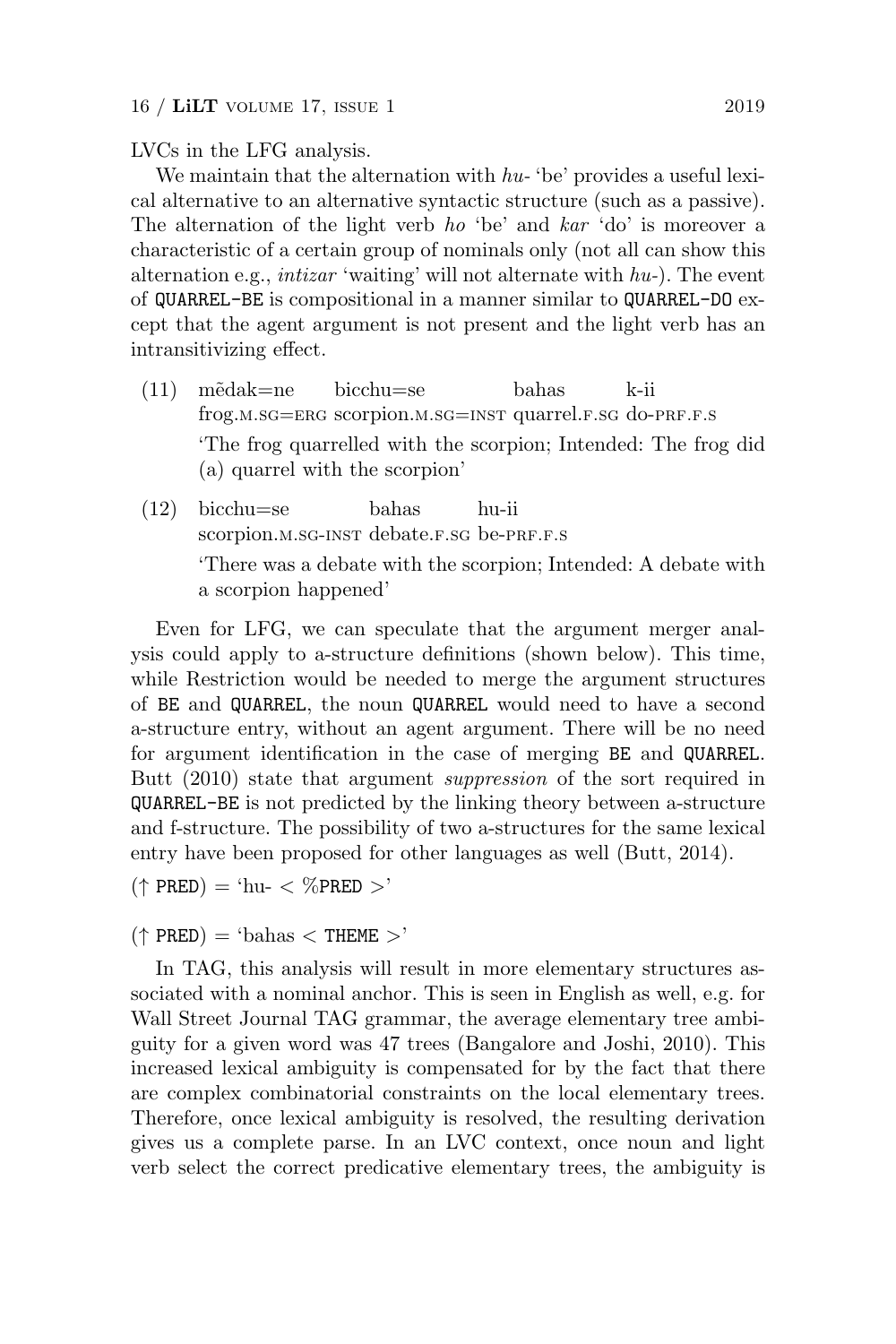resolved. This also implies that the design of elementary trees for both noun and light verb needs to be specified in detail.

## 5.3 Feature-values for agreement

In addition to combinatorial constraints, the Hindi LVC also has particular properties relating to verbal person and gender agreement, which were introduced in section 3. Most predicate nominals will trigger number and person agreement with the light verb when they are the only unmarked noun phrase in the sentence. This property correlates with their ability to have non−subject arguments with either genitive, instrumental or locative case (13−15). Exactly when the internal argument appears with nominative or accusative case, the agreement facts change: the light verb will not agree with the noun (see 16). The internal argument's case is dependent upon the lexical semantic property of the predicating noun (Mohanan, 1997).

- $(13)$  sitaa=ne Sitaa.f.sg=erg Mohan.m.sg=gen praise.f do-prf.f.sg mohan=kii tareef k-ii. 'Sita praised Mohan '
- (14) leena=ne Leena.f.sg=ERG Abhay.m.sg=INST hatred.F do-PRF.f.sg abhay=se nafrat" k-ii 'Leena hated Abhay'
- (15) logon=ne people.m.pl=ERG that man.m.sg=LOC attack.m.sg do-PRF.m.sg us aadmi=par hamlaa ki-yaa

'The crowd attacked the man'

 $(16)$  sitaa=ne Sitaa.f.sg=erg Rina.f.sg=ACC memory.f do-PRF.M.sg rinaa=ko yaad ki-yaa. 'Sita remembered Rina'

The feature PERF is required in order to constrain the aspectual features of the light verb when the subject has ergative case. This has to be made explicit in the feature structure to account for the correct case realization. The feature AGR has the values person (first, second or third) and gender (masculine or feminine). This allows the right morphological form of the inflected verb to adjoin into the nominal's tree. As seen from the examples above, this value also depends on the case realization on the arguments and hence needs to be specified on the nominal (and the light verb's) elementary tree.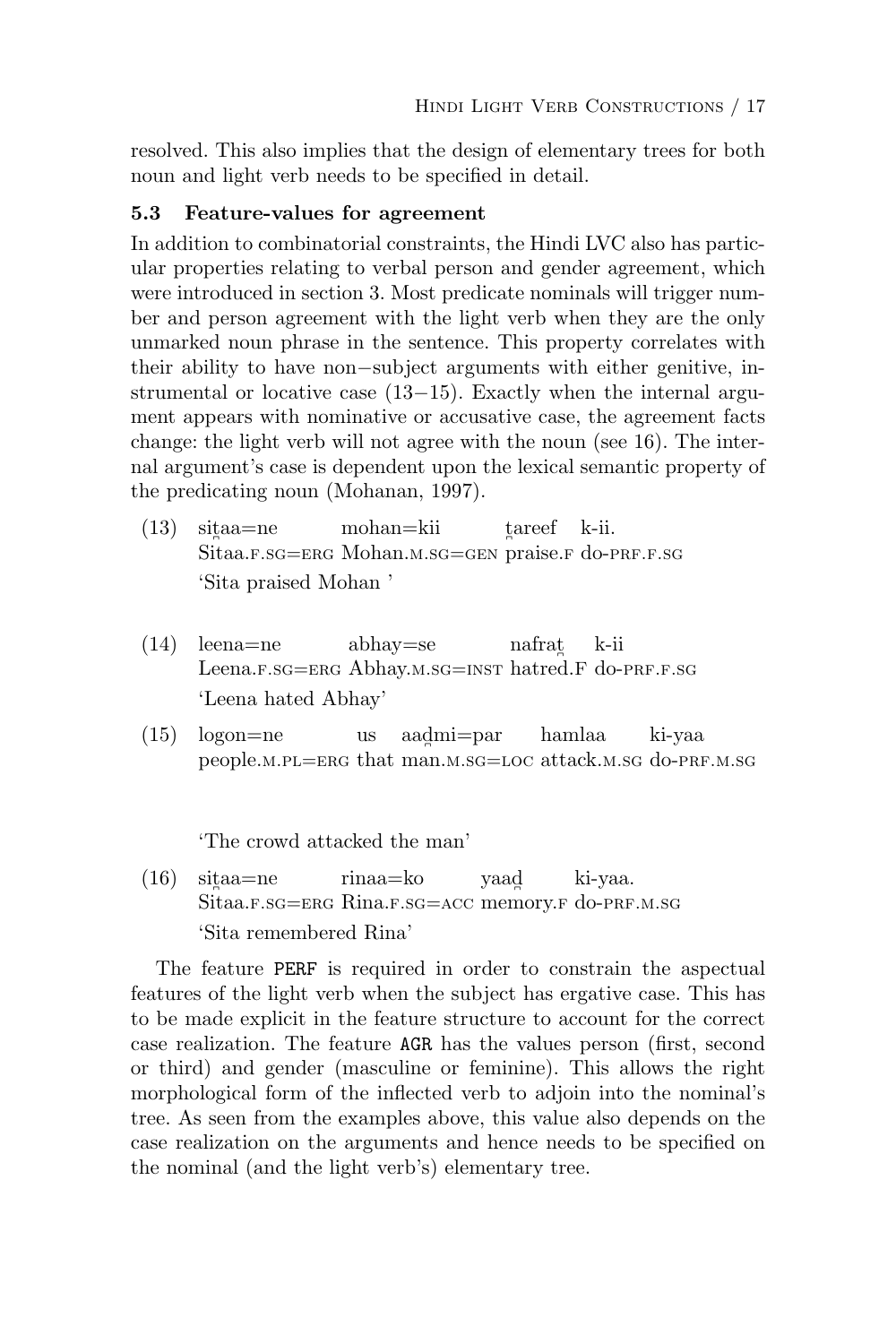The second agreement feature NAGR captures the case of the light verb that agrees with the predicating noun. Most light verbs will agree with the predicating noun (if no other nominative argument is present) At the same time, there is a small class of predicating nouns, where the NAGR value is negative because the light verb will show default (masculine singular) agreement despite the fact that no other nominative argument is present (Mohanan, 1997) (example (16)). The NAGR value helps to distinguish between these two cases.

Table 1 shows the complete list of features and possible values used in the analysis. CASE is a feature that can have values (either nominative, ergative,instrumental, dative or locative) as shown in Table (1). This feature can only be found on the nouns. The predicating nominal itself has no case specified (unless it is the non−agreeing type) and gets nominative case from the light verb post−adjunction.

| Fea-        | Value                                          | Explanation                           |
|-------------|------------------------------------------------|---------------------------------------|
| ture        |                                                |                                       |
| CAT         | $(n)$ oun, $(v)$ erb,<br>(a)djective, (ad)verb | Syntactic category                    |
| CASE        | Erg, Nom, Acc, Dat, Instr,<br>Loc              | Case clitic                           |
|             | 士                                              | Presence of tensed verb               |
| TENSE       |                                                |                                       |
|             | 士                                              | Perfective aspect                     |
| PERF        |                                                |                                       |
| AGR         | person, gender (fsg. msg)                      | Verbal agreement (with nominal        |
|             | $etc.$ )                                       | argument)                             |
|             | 士                                              | Whether agreement with a predicating  |
| <b>NAGR</b> |                                                | noun is possible.                     |
| AGT         | 士                                              | For $ho(-)$ and $kar(+)$ and Agentive |
|             |                                                | class nouns                           |

TABLE 1 A list of feature−values used for the TAG analysis

#### 6 An example

In this section, we will show a worked−out example of the syntactic composition of noun and light verb. In this example, elementary trees for nominal tareef 'praise' and light verb 'do' are composed. In (17) the LVC's composite argument structure has the agent subject logon and the theme pustak. While the former has verbal case, the latter has genitive case and is an argument introduced by the predicating noun tareef.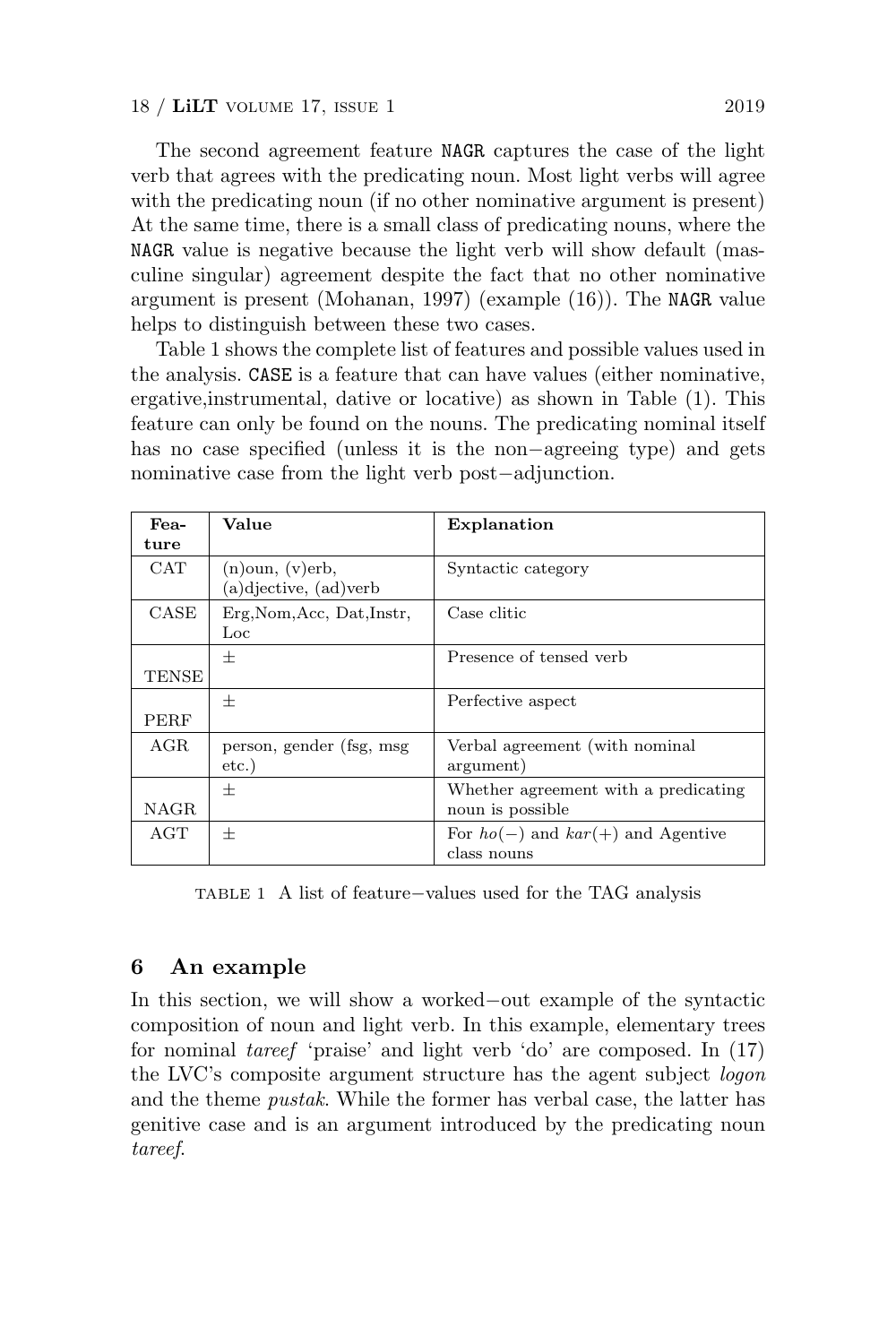(17) logon=ne people.M=ERG book.F=GEN praise.F do-PRF.F pustak=kii tareef k-ii 'People praised the book'



FIGURE 8 Tree for nominal tareef 'praise' (agentive), as seen in logon ne pustak kii tareef kii "People praised the book". The feature clash at  $XP_1$  is marked with a box.

The nominal in Figure 8 has the composite argument structure for tareef 'praise', with an  $AGT=+(Agentive)$  light verb. It is an initial tree anchored by the lexical item *tareef* and the non terminals at  $NP_1$  and  $NP_2$  are marked with a  $\downarrow$  for substitution with the actual lexical items.

NP<sub>1</sub> requires the ergative−marked agent argument. Agentive arguments would be found in combination with the AGT=+ light verb kar.  $NP_1$  in Figure 8 has the features for [PERF=+] and [AGT=+] as a consequence of having [CASE=ERG]. The agentive argument shares the values for PERF and AGT with the  $XP_0$  node. This ensures that the light verb that adjoins into this tree will match the **PERF** and  $\text{AGT}$  values in  $\text{NP}_1$ .

The value for NAGR is positive as the light verb shows agreement with the nominal *tareef* for this example. Other arguments at  $NP_1$  and  $NP<sub>2</sub>$  will not have an AGR feature unless they have nominative (null) case. When NAGR is positive, AGR gets its features from the nominal and these are passed up to the place of adjunction. When the light verb's agreement with the noun is not possible, e.g. if a higher nominative argument is available, the AGR feature will be populated by that argument. The value of NAGR can also be negative if the light verb does not agree with the nominal (or agrees only optionally). We explore these cases in more detail in the following sections.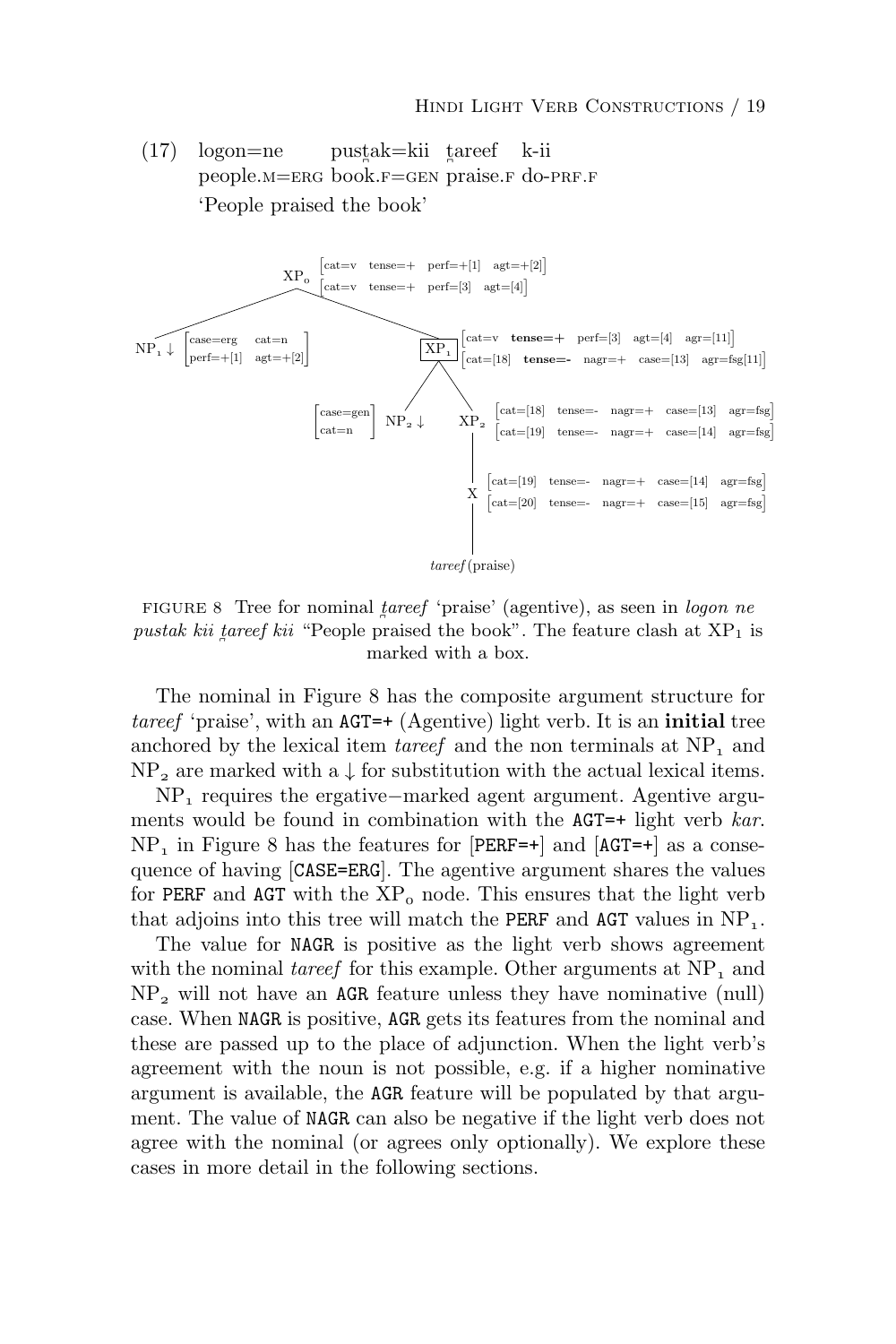The elementary tree for the nominal is not complete, because of the feature clash at  $XP_2$  between [TENSE=+] vs. [TENSE=-]. This will force adjunction of the light verb into the nominal's tree.



FIGURE 9 Elementary tree for light verb kar 'do' inflected as kii 'do.f.sg.prf'

The light verb's tree will adjoin into the tree of the nominal. In order to model the light verb  $kar$  'do' in example (18), we will construct an auxiliary tree, anchored at kar 'do' as shown in Figure 9. The light verb kar is inflected for person, number, and gender as well as tense and aspect. In this particular example, it is tensed, feminine, singular and has perfective aspect; therefore it appears as kii, and its AGR value also has the correct feature fsg.

In Figure 9, the  $XP_r$  (root) node and its right–branching daughters are [CAT=V] with linguistic information about gender, number, tense and aspect. The feature AGT=+ (agentive) at the top node implies that this auxiliary tree needs to unify with an initial tree that is also [AGT=+].The  $XP_f$  (foot) node has [TENSE=-] and [CAT=N], which will enable it to adjoin into the elementary tree of a nominal. The CASE value is specified as NOM (nominative) as the light verb will assign nominative case to the noun. Figure 10 shows the tree post adjunction, and Figure 11 shows the composed argument structure post substitution and unification of the paired feature structures at each node.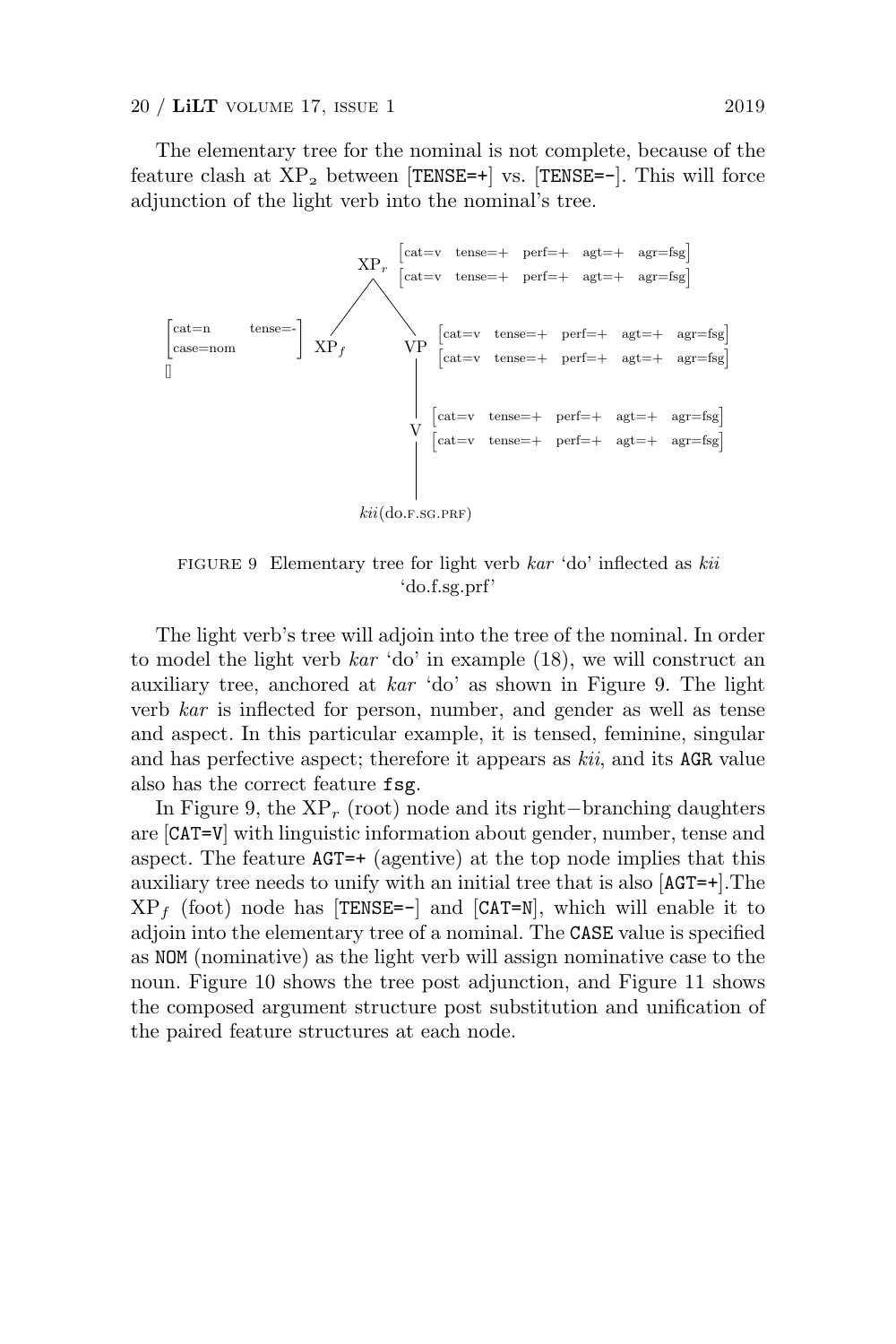

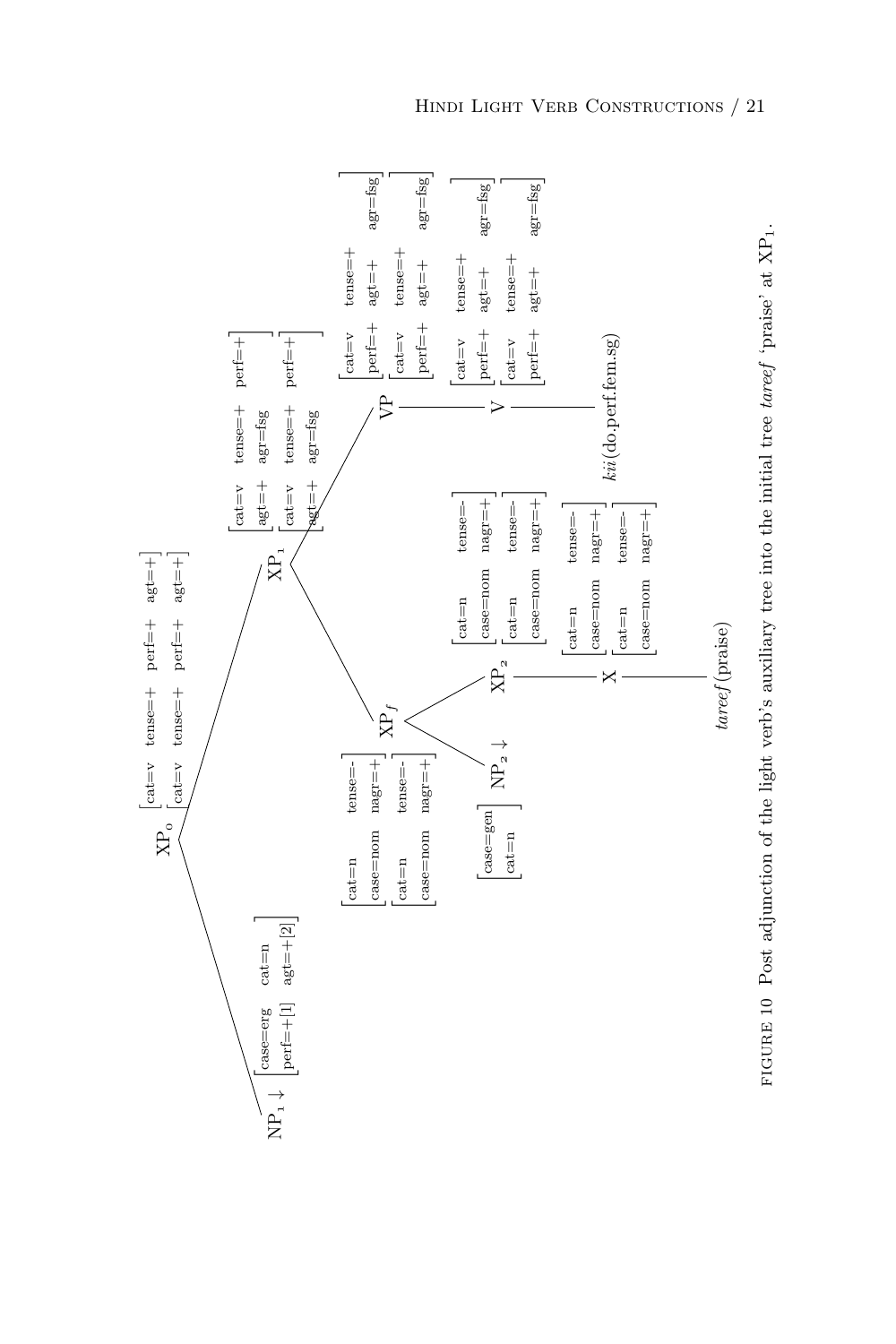

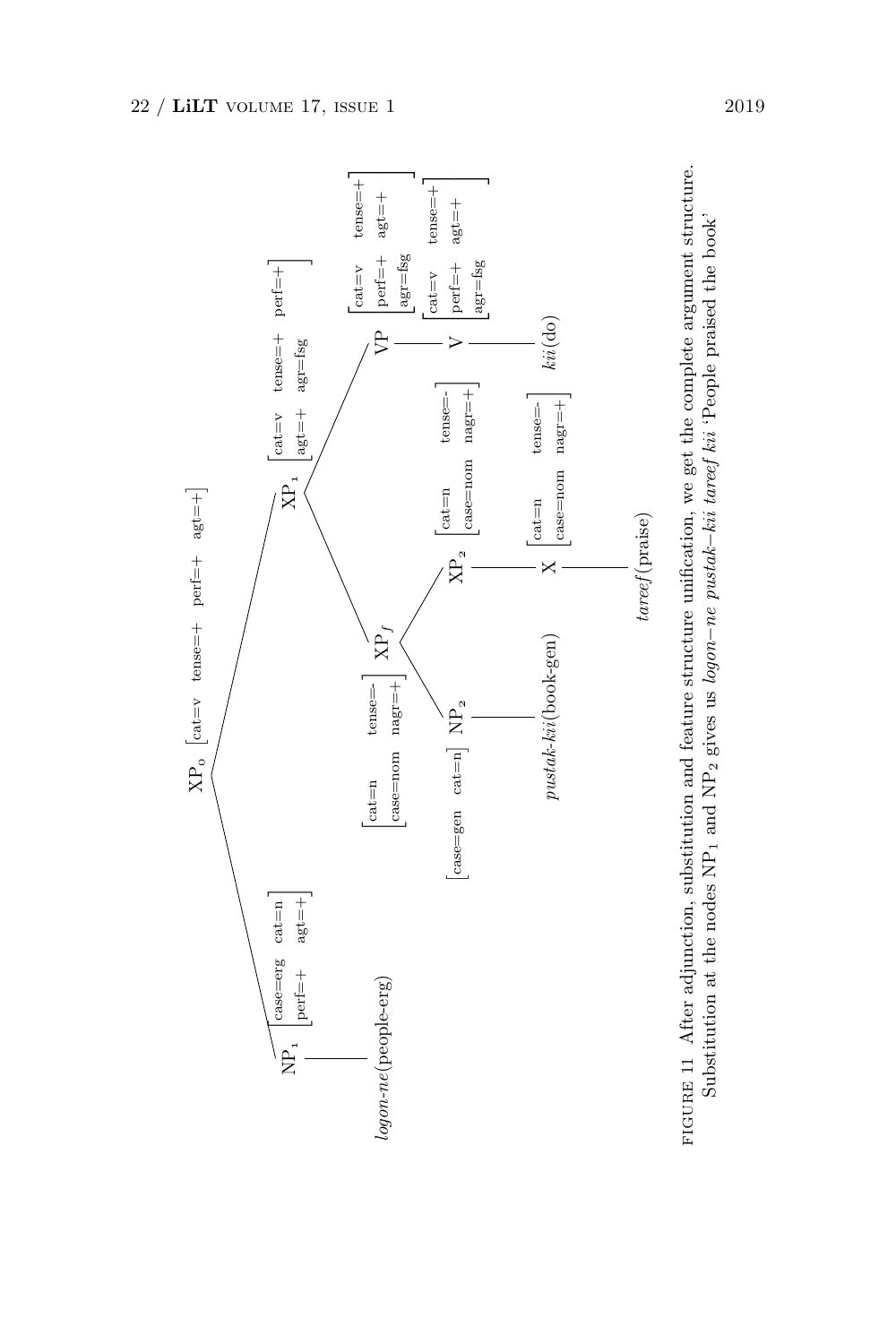#### 6.1 An example with alternations

In the previous section, *tareef* combined with light verb kar 'do'. The same noun *tareef* 'praise' may combine with the light verb ho (example 19) as the noun tareef belongs to an 'alternating' class of nouns. (See the discussion about these nouns in section 5.2).

The example in  $(19)$  is a case where combination with  $hu$ - has an intransitivizing effect. It is not possible to add an experiencer subject to the example with light verb ho  $(20)$ , though an agentive subject is implied and can be added using an adjunct phrase (Ahmed and Butt, 2011).

- (18) logon=ne people.M=ERG book.F.SG=GEN praise.F do-PRF.F pustak=kii tareef k-ii 'People praised the book; Intended: People did praise of the book '
- $(19)$  pustak=kii book.f.sg=gen praise.f be.prt-prf.f.sg tareef hu-ii 'The book got praised; Intended: The praise of the book happened'
- $(20)$  \*logon=ko people.m=dat book.f.sg=gen praise.f be.prt-prf.f.sg  $pustak=kii$ tareef hu-ii '(Intended) People experienced the book's praise '
- $(21)$  pustak=kii book.f.sg=gen praise.f be.part-prf.f.sg tareef hu-ii 'The book got praised; Lit: The praise of the book happened'

The tree for non−agentive tareef will always combine with a light verb that is  $AGT=-$ , in this case *ho* 'be'. The agent is implicit in the event described by this verb, and could have been shown in this tree as an empty category, but the presence of the feature AGT=- itself is illustrative of this fact. In contrast with kar 'do', the auxiliary tree of the light verb *ho* 'be' will have  $[AGT=-]$ . In this way, we also ensure that agentive tareef 's elementary tree can combine only with a verb marked  $AGT=+,$  typically  $kar$  'do'.

In that case, non−agentive tareef will anchor an elementary tree such as Figure 12. This elementary tree appears without an agentive argument, hence  $NP_1$  will have the feature AGT=-. Figure 12 shows that the site of adjunction into *tareef* 'praise' (non-agentive) is at  $XP_1$ . As the nominal is the only nominative argument , the light verb will agree with  $tareef$  (and NAGR=+).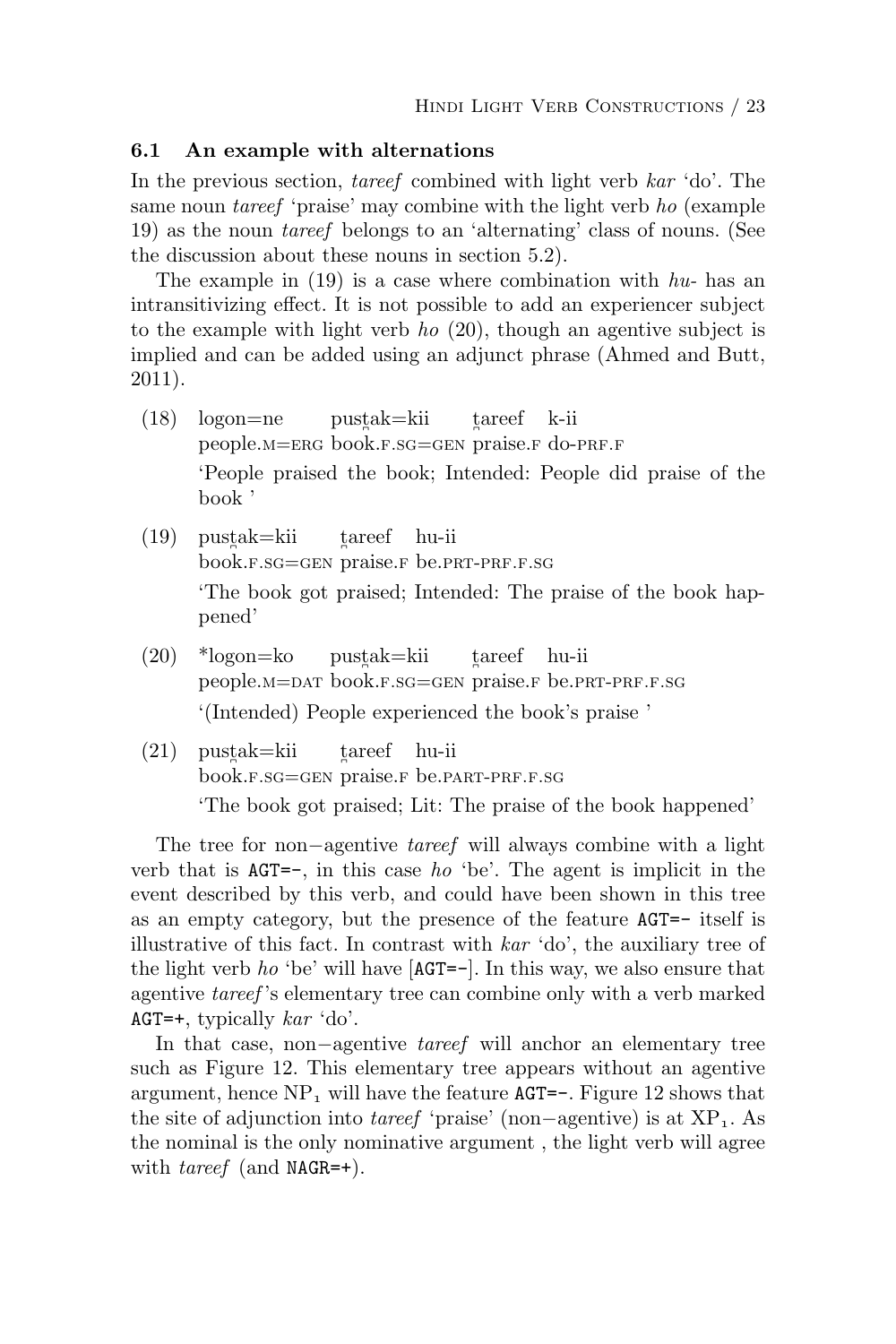

FIGURE 12 Tree for nominal tareef (non agentive) as seen in pustak-kii tareef huii '(the) praise of the book happened'. The feature clash is at  $XP_1$ and is marked with a box.

We note that light verb ho 'be' can also combine with stative nouns such as nidhan 'death', hence ho will have two elementary trees, one that can combine with nouns with the feature  $STATIVE = +$  and the other with  $AGT = +$  for nouns like tareef.

#### 7 Summary

In our paper, we outlined two challenges for the formal description of LVC formation: a process of syntactic composition that required the merging of two predicate heads in a single clause, and second a process of semantic combination that checked the compatibility of the noun and verb's semantic features.

Using an underspecified cateogory and feature structures within TAG, we are able to capture the argument structure properties, alternations and agreement facts for the LVC. The process of syntactic composition as described in this analysis specifies each alternation on both the predicating nominal and the light verb. This is possible using the two operations of adjunction and substitution with complex elementary tree structures and is in keeping with the TAG maxim of "complicate locally, simplify globally" (Bangalore and Joshi, 2010).

From the point of view of TAG grammar extraction, the particular design of the elementary tree for the nominal maps directly to the subcategorization frames in Hindi PropBank (Vaidya et al., 2013). The nominal is also specified for all the arguments of the complex predicate in these frames, and this will directly help to determine the number of substitution nodes for the nominal's elementary tree. Elementary trees extracted from existing noun frames will eliminate an extra rule−writing step to extract predicate heads and their argu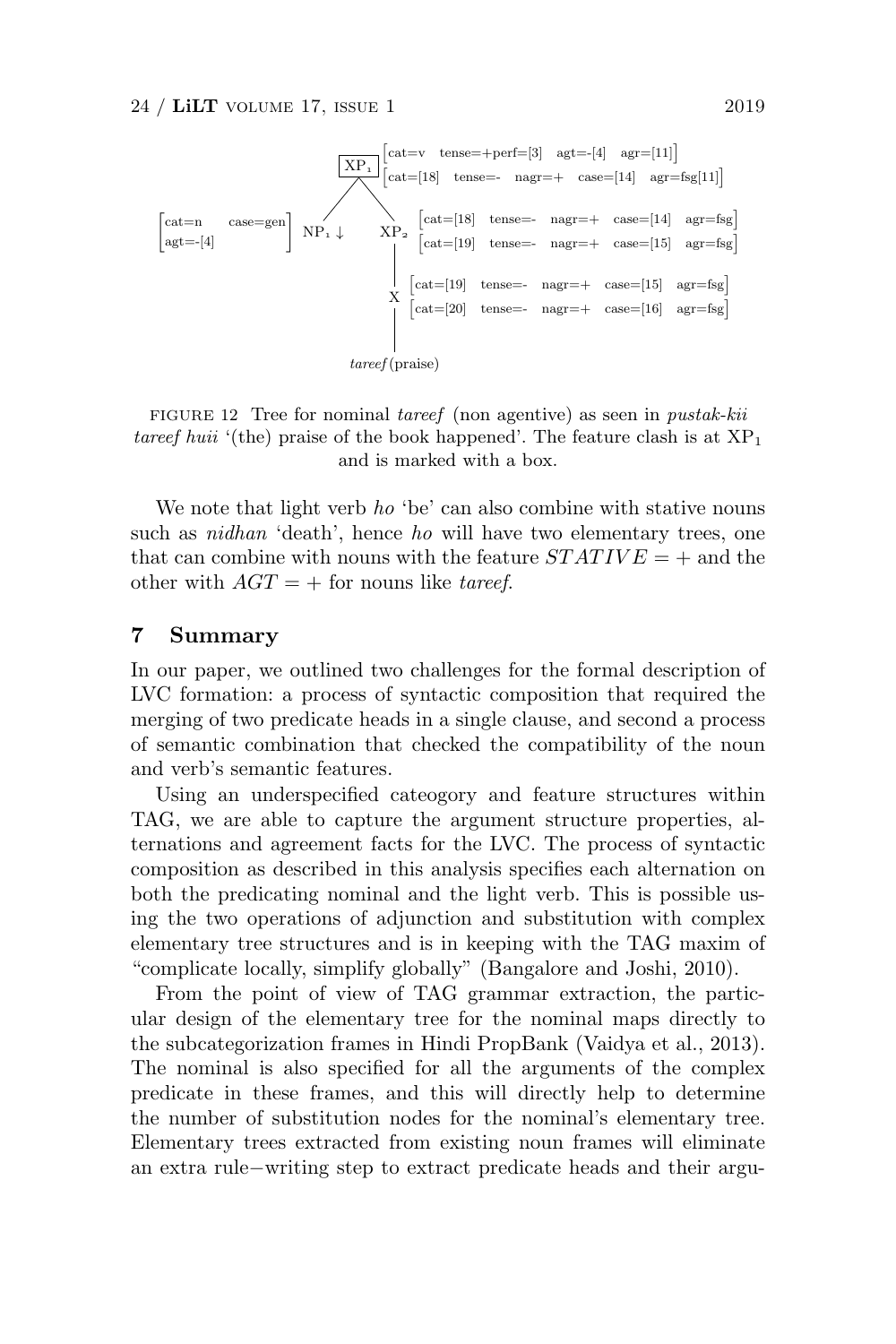ments from the Hindi Treebank. Instead, it would be possible to utilize hand−corrected frame files for elementary tree generation. These, in conjunction with phrase−structure conversion rules could be used to extract automatically TAG grammars from the Hindi Treebank (Bhatt and Xia, 2012).

# 8 Discussion

Syntactic composition is a more complex operation, hence it is worth revisiting why a simpler syntactic (or semantic) analysis might not be the right answer. Folli et al. (2005), Grimshaw and Mester (1988), Kearns (1988) treat the noun as the real predicate and the light verb a mere licenser of predication. But these analyses are not compatible with alternation facts where a change in the light verb results in a change in the number of arguments (e.g. the kar−ho 'do−be' alternation). Matsumoto (1996) has critiqued the Argument Transfer analysis in Grimshaw and Mester (1988) as it disallows intransitive LVCs. In the TAG analysis on the other hand, there is no such restriction.

A simpler semantic analysis, where the LVC is treated as a single lexical item also seems inappropriate as the compositional LVC cases contrast with their more idiomatic counterparts. For the idiomatic cases, a lexical analysis is more intuitive. The LVC can also be scrambled (see section 5), which makes it a phrasal category rather than a lexical one. Therefore, we are left with the syntactic composition choice, which also has the support of recent psycholinguistic processing studies that show a real−time cost in processing LVCs as compared to non−LVC examples (Wittenberg et al., 2014). This seems to indicate that a merger of syntactic and semantic information does take place during comprehension.

Two LVC analyses that use formalisms other than lexicalized grammar are worth mentioning here. Pantcheva (2009) examines the Persian LVC using First−Phase syntax, where the light verb is not seen as essentially different from a main verb, except with respect to semantic bleaching. The light verb projects sub−event heads as init, proc and res, which each license their own argument. In the case of alternations (such as the  $kar/ho$  alternation), the intransitive light verb will lack an init subevent head which licenses the agentive argument. For those cases where the nominal predicate changes the argument structure e.g. give a kiss (2 arguments) vs. give a sigh (1 argument), a movement and merge operation captures the change in the sub−event structure of the light verb give. For the TAG analysis, the light verb anchors a different elementary tree compared to its 'full' counterpart and for cases like give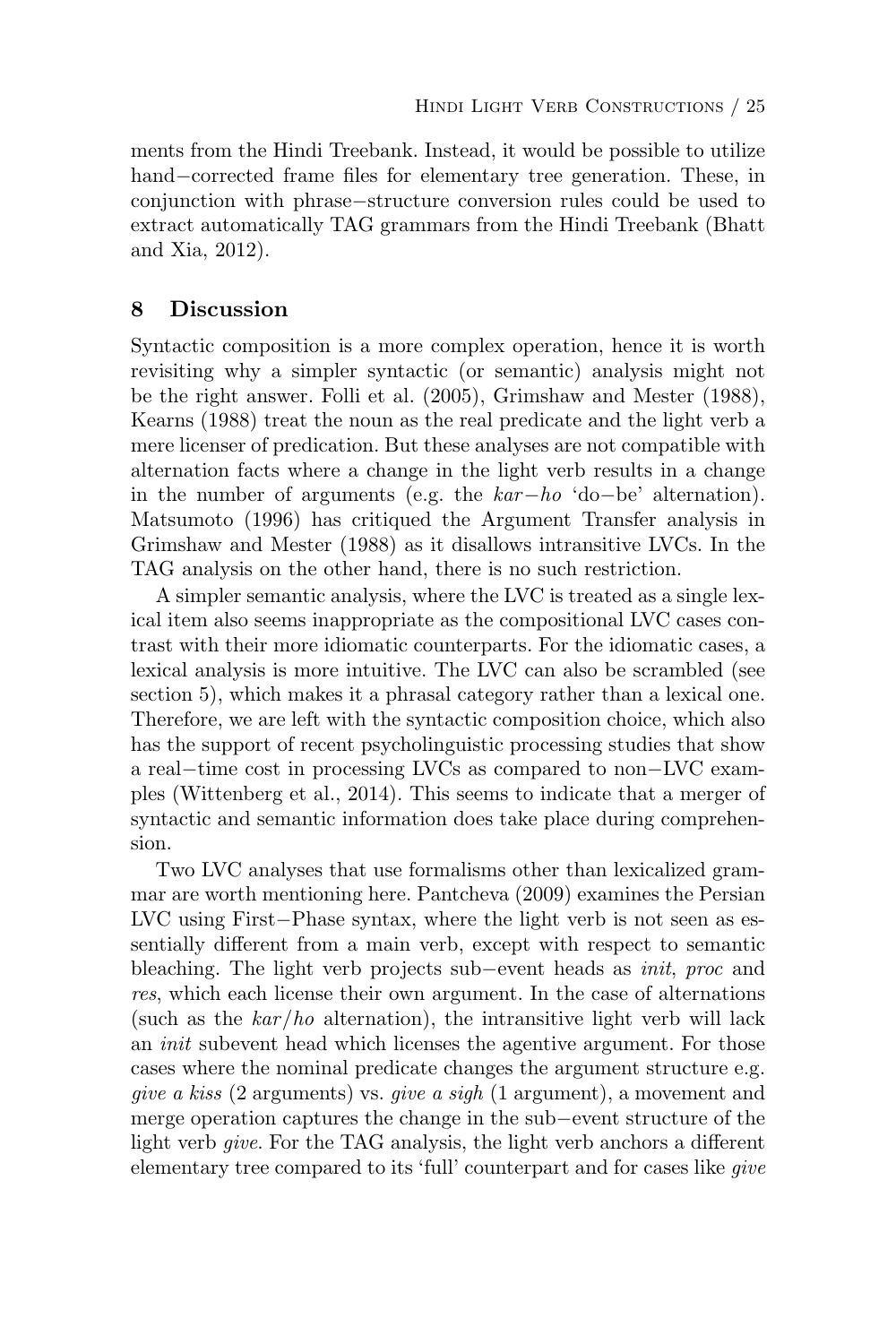a sigh, the elementary tree of sigh will simply reflect the right number of arguments. Hindi examples equivalent to give a sigh are snaan kar 'bath do; bathe', which has only one agent argument.

The second analysis within a construction grammar framework uses an inheritance hierarchy to analyze LVCs (Goldberg, 2003). Here, the analysis focuses on the fact that in Persian light verb constructions can have lexical properties (e.g. feed derivational processes) as well as phrasal properties because they are separable by auxiliaries and negation. In a sense, this is parallel to the Hindi LVC, noun and verb are syntactically separable, as seen earlier (although derivational processes are not possible). The nominal itself can be independently modified by an adjective. Such discontinuity among LVCs can be modelled via the adjunction operation in TAG. Although we do not model this property explicitly in this analysis, it has been demonstrated for other discontinuous multi−word expressions such as idioms (Abeill´e and Schabes, 1989).

The Hindi LVC has sometimes been called 'multidimensional' (Mohanan, 1997), which is another way of describing its non−canonical syntactic and semantic mapping. Although such a process is grammatically complex and (possibly) psycholinguistically costly, the LVC in Hindi is a highly productive phenomenon. It can be seen as a convenient alternative to a syntactic transformation such as a passive (the speaker need only swap a transitive light verb for an intransitive one). The TAG analysis in this paper demonstrates the possibility of multiple LVC combinations via the design of the elementary trees that can be combined via adjunction.

## References

- Abeillé, Anne and Marie-Hélène Candito. 2000. FTAG: A Lexicalized Tree-Adjoining Grammar for French. In Tree Adjoining Grammars: Formalisms, Linguistic Analysis and Processing. CSLI Publications.
- Abeillé, Anne and Owen Rambow. 2000. Tree Adjoining Grammar: An Overview. In A. Abeillé and O. Rambow, eds., Tree Adjoining Grammars: Formalisms, Linguistic Analysis and Processing . CSLI Publications. http://press.uchicago.edu/ucp/books/book/distributed/T/ bo3613401.html.
- Abeill´e, Anne and Yves Schabes. 1989. Parsing Idioms in Lexicalized TAGs. In Fourth Conference of the European Chapter of the Association for Computational Linguistics. http://acl-arc.comp.nus.edu.sg/archives/ acl-arc-090501d3/data/pdf/anthology-PDF/E/E89/E89-1001.pdf.
- Ahmed, Tafseer and Miriam Butt. 2011. Discovering Semantic Classes for Urdu N-V Complex Predicates. In Proceedings of the International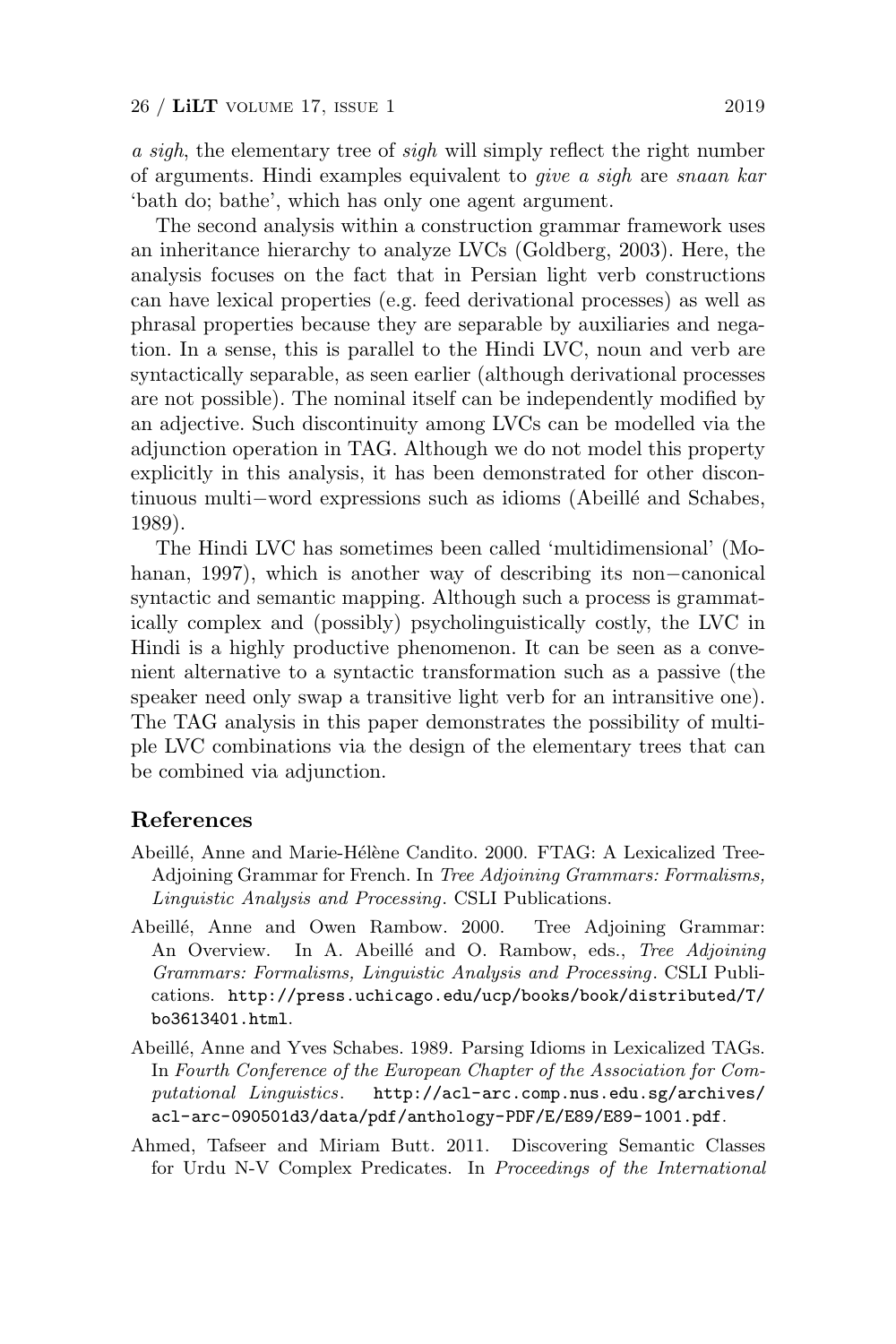Conference on Computational Semantics (IWCS 2011), Oxford. http: //www.aclweb.org/anthology/W11-0132.

- Ahmed, Tafseer, Miriam Butt, Annette Hautli, and Sebastian Sulger. 2012. A reference dependency bank for analyzing complex predicates. In Proceedings of the Eight International Conference on Language Resources and Evaluation (LREC'12). http://www.lrec-conf.org/proceedings/ lrec2012/pdf/474\_Paper.pdf.
- Ahmed, Tafseer and S.M Faraz. 2015. Corpus Analysis of the Light Verbs used in Urdu Psych Noun+Verb Predicates. In 2nd Kashmir International Conference on Linguistics, Muzaffarabad.
- Alsina, Alex, Joan Bresnan, and Peter Sells. 1997. Complex Predicates: Structure and Theory. In Complex Predicates. CSLI Publications, Stanford. https://web.stanford.edu/group/cslipublications/ cslipublications/site/1575860465.shtml.
- Bangalore, Srinivas and Aravind Joshi. 2010. Introduction. In S. Bangalore and A. Joshi, eds., Supertagging: Using Complex Lexical Descriptions in Natural Language Processing, pages 1–31. MIT Press, Cambridge. https://mitpress.mit.edu/sites/default/files/titles/ content/9780262013871\_sch\_0001.pdf.
- Barrett, Leslie and Anthony R Davis. 2003. Diagnostics for determining compatibility in English support-verb-nominalization pairs. In Proceedings of the 4th international conference on Computational Linguistics and Intelligent text processing (CICLing '03). http://link.springer.com/ chapter/10.1007/3-540-36456-0\_9.
- Bhatt, Rajesh and Fei Xia. 2012. Challenges in Converting between Treebanks: a Case Study from the HUTB. In Proceedings of META-RESEARCH Workshop on Advanced Treebanking held in conjunction with  $LREC-12$ . https://pdfs.semanticscholar.org/1642/ f480bc1a2a45740df5594f5b59713c3478ec.pdf.
- Bhattacharyya, Pushpak. 2010. IndoWordNet. In Proceedings of the Seventh Conference on International Language Resources and Evaluation  $(LREC'10)$ , pages 3785-3792. https://www.cse.iitb.ac.in/~pb/ papers/lrec2010-indowordnet.pdf.
- Bresnan, Joan. 2001. Lexical-Functional Syntax. Oxford: Blackwell.
- Butt, Miriam. 1995. The Structure of Complex Predicates in Urdu. CSLI Publications, Stanford. https://ojs.ub.uni-konstanz.de/jsal/ dissertations/diss-butt.pdf.
- Butt, Miriam. 2010. The Light Verb Jungle: Still Hacking Away. In M. Amberber, M. Harvey, and B. Baker, eds., Complex Predicates in Cross-Linguistic Perspective, pages 48–78. Cambridge University Press. http:// ling.uni-konstanz.de/pages/home/butt/main/papers/cp-volume.pdf.
- Butt, Miriam. 2014. Control vs. complex predication: Identifying nonfinite complements. Natural Language and Linguistic Theory 32:165– 190. http://link.springer.com/article/10.1007/s11049-013-9217- 5/fulltext.html.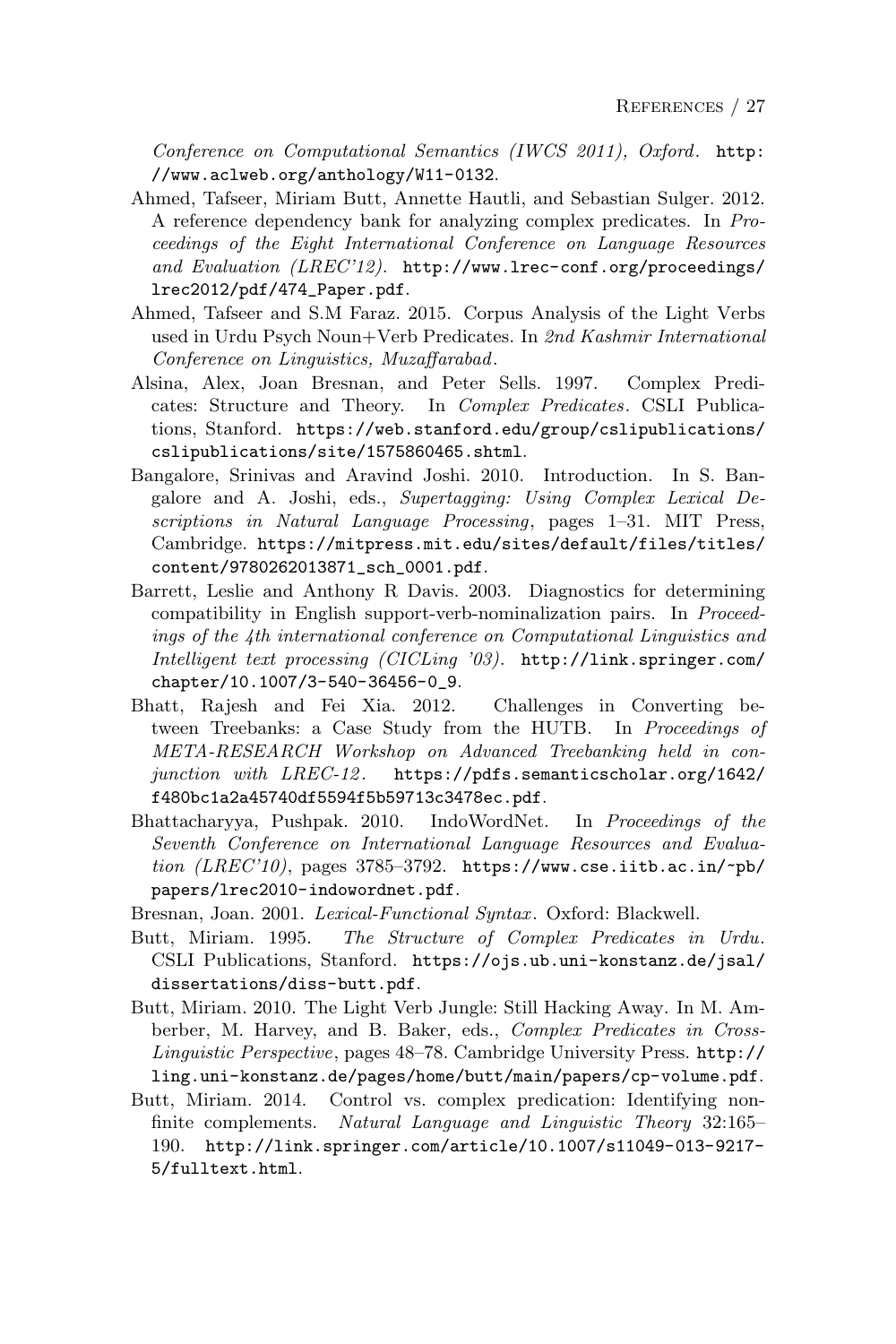- Butt, Miriam, Tracy Holloway King, and John T. Maxwell III. 2003. Complex Predication via Restriction. In Proceedings of the LFG03 Conference. https://web.stanford.edu/group/cslipublications/ cslipublications/LFG/8/pdfs/lfg03buttetal.ps.
- Butt, Miriam, Tracy Holloway King, and Gillian Ramchand. 2008. Complex Predication: How Did the Child Pinch the Elephant? In L. Uyechi and L. Wee, eds., Reality Exploration and Discovery: Pattern Interaction in Language and Life. CSLI Publications, Stanford. http://ling.unikonstanz.de/pages/home/butt/main/papers/mo-final.pdf.
- Butt, Miriam and Aditi Lahiri. 2013. Diachronic pertinacity of light verbs. Lingua 135:7–29. http://www.sciencedirect.com/science/article/ pii/S0024384112002549.
- Choi, Incheon and Stephen Wechsler. 2001. Mixed Categories and Argument Transfer in the Korean Light Verb Construction. In F. van Eynde, L. Hellan, and D. Beermann, eds., *Proceedings of the 8th International HPSG* Conference. https://doi.org/10.1515/tl-2014-0001.
- Claridge, Claudia. 2000. Multi-word Verbs in Early Modern English: A Corpus-based Study. Editions Rodopi B. V., Amsterdam-Atlanta edn.
- Davison, Alice. 2005. Phrasal predicates: How N combines with V in Hindi/Urdu. In T. Bhattacharya, ed., Yearbook of South Asian Languages and Linguistics, pages 83-116. Mouton de Gruyter. https://doi.org/10. 1515/9783110186185.83.
- Folli, Raffaella, Heidi Harley, and Simin Karimi. 2005. Determinants of event type in Persian complex predicates. Lingua 115. https://www. sciencedirect.com/science/article/pii/S002438410400083X.
- Goldberg, Adele. 2003. Words by default: The Persian complex predicate construction. In E. Francis and L. Michaelis, eds., Mismatch: Form Function Incongruity and the Architecture of Grammar, pages 83–112. CSLI Publications, Stanford. https://www.princeton.edu/~adele/fastmap/ Publications\_files/Mismatches-2.doc.
- Grimshaw, Jane and Armin Mester. 1988. Light verbs and thetamarking. Linguistic Inquiry 9(2):205–232. https://people.ucsc.edu/ ~ito/papers/1988\_grimshaw\_mester.pdf.
- Han, Chung-hye and Owen Rambow. 2000. The Sino-Korean light verb construction and lexical argument structure. In Proceedings of the Fifth International Workshop on Tree-Adjoining Grammars and Related Formalisms,  $TAG+5$ . http://www.sfu.ca/~chunghye/papers/light-verb.pdf.
- Han, Chung-hye, Juntae Yoon, Nari Kim, and Martha Palmer. 2000. A Feature based Lexicalized Tree Adjoining Grammar for Korean. Tech. rep., Institute for Research in Cognitive Science, University of Pennsylvania. http://www.cis.upenn.edu/~xtag/koreantag.
- Hook, Peter. 1974. The Compound Verb in Hindi. University of Michigan, Ann Arbor.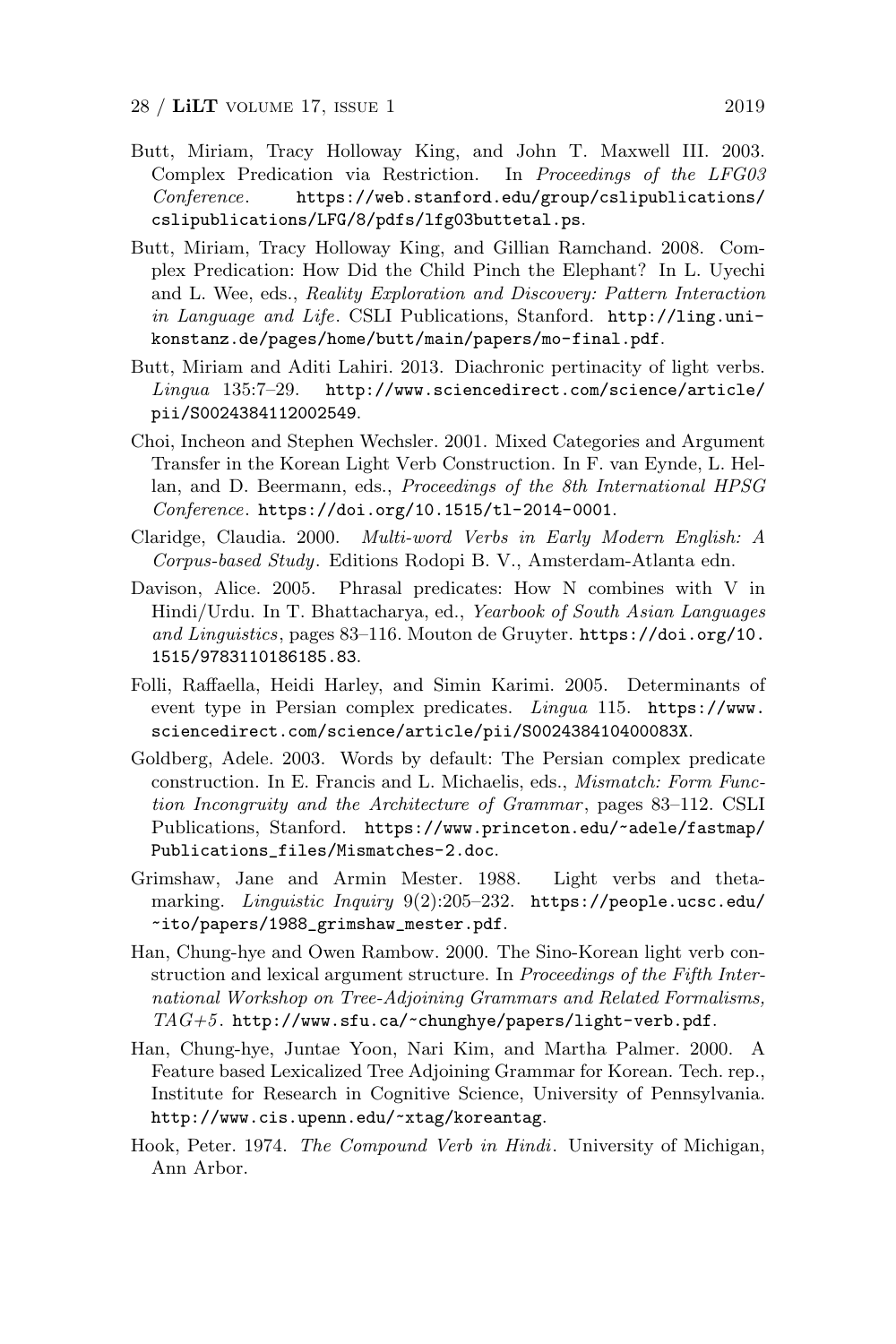- Hook, Peter and Prashant Pardeshi. 2006. Are vector verbs eternal? In 11th Biennial Rice University Linguistics Symposium: Intertheoretical approaches to Complex Verb Constructions. http://www.ruf.rice.edu/ ~lingsymp/Pardeshi\_paper.pdf.
- Joshi, Aravind and Y. Schabes. 1997. Tree-adjoining grammars. In G. Rozenburg and A. Salomaa, eds., Handbook of Formal Languages, vol. 3, pages 69–124. Springer. https://link.springer.com/chapter/10.1007/978- 3-642-59126-6\_2.
- Kachru, Yamuna. 2006. Hindi. John Benjamins.
- Kallmeyer, Laura and Rainer Osswald. 2013. Syntax-driven semantic frame composition in Lexicalized Tree Adjoining Grammars. Journal of Language Modelling 1(2):267–330. http://dx.doi.org/10.15398/jlm.v1i2.61.
- Kearns, Kate. 1988. Light verbs in English. http://citeseerx.ist.psu. edu/viewdoc/summary?doi=10.1.1.132.29.
- Lichte, Timm. 2007. An MCTAG with tuples for coherent constructions in german. In L. Kallmeyer, P. Monachesi, G. Penn, and G. Satta, eds., Proceedings of the 12th Conference on Formal Grammar .
- Lowe, John J. 2015. Complex predicates: an lfg+glue analysis. Journal of Language Modelling 3(2):413–462. http://dx.doi.org/10.15398/jlm. v3i2.125.
- Manning, Christopher D. 1993. Analyzing the Verbal Noun: Internal and External Constraints. Japanese/Korean Linguistics 3:236–253. https: //nlp.stanford.edu/~manning/papers/verbnoun.ps.
- Masica, Colin. 1976. Defining a linguistic area: South Asia. University of Chicago Press.
- Matsumoto, Yo. 1996. A syntactic account of light verb phenomena in Japanese. Journal of East Asian Linguistics 5:107–149. https://link. springer.com/content/pdf/10.1007/BF00215071.pdf.
- Mohanan, Tara. 1994. Argument Structure in Hindi. CSLI Publications, Stanford. https://web.stanford.edu/group/cslipublications/ cslipublications/site/1881526437.shtml.
- Mohanan, Tara. 1997. Multidimensionality of representation- NV complex predicates in Hindi. In A. Alsina, J. Bresnan, and P. Sells, eds., Complex Predicates. CSLI Publications, Stanford.
- Müller, Stefan and Stephen Wechsler. 2014. Lexical Approaches to Argument Structure. Theoretical Linguistics  $40((1-2))$ :1-76. https://doi.org/10. 1515/tl-2014-0001.
- North, Ryan. 2005. Computational Measures of the Acceptability of Light Verb Constructions. Ph.D. thesis, University of Toronto. http://www. qwantz.com/ryannorth-lvcs.pdf.
- Pantcheva, Marina. 2009. First Phase Syntax of Persian Complex Predicates: Argument Structure and Telicity. Journal of South Asian Linguistics 2(1). http://dx.doi.org/10.7557/12.140.